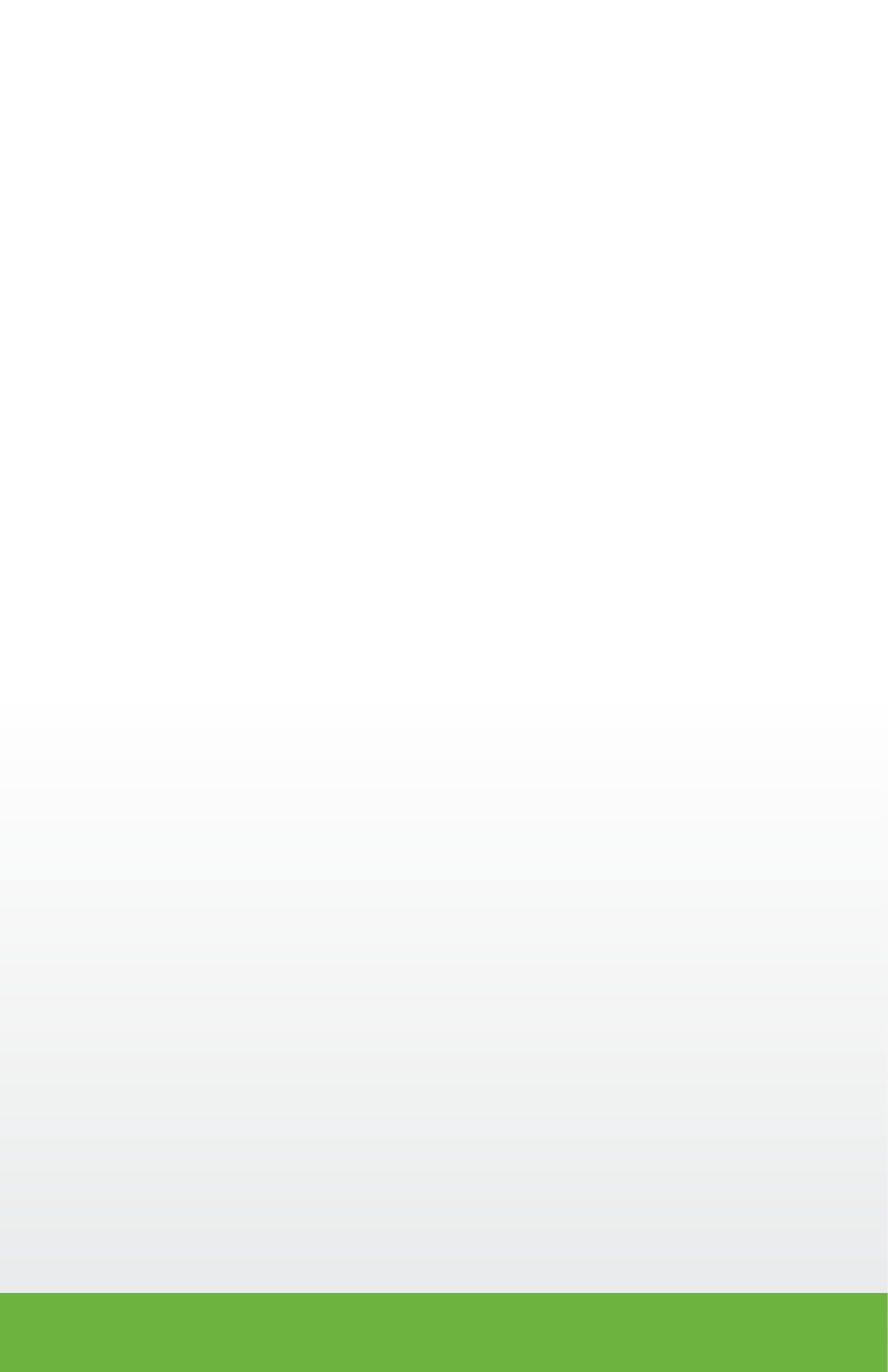| <b>Table of Contents</b>                                                                                                                                                                                                                                          |
|-------------------------------------------------------------------------------------------------------------------------------------------------------------------------------------------------------------------------------------------------------------------|
|                                                                                                                                                                                                                                                                   |
| <b>Board of Directors</b><br>Committees                                                                                                                                                                                                                           |
|                                                                                                                                                                                                                                                                   |
|                                                                                                                                                                                                                                                                   |
| <b>Continuing Education Activities</b><br>Credit Assignment<br>Update Your Learning Plan<br><b>Audit Policy</b><br>Temporarily Disabled Policy<br>Retirement Policy<br>Lapsed Credential for Non-Payment Policy<br>Lapsed Credential for CE Non-Compliance Policy |
|                                                                                                                                                                                                                                                                   |
|                                                                                                                                                                                                                                                                   |

The policies and procedures contained in this handbook are subject to change. Notification of change in policy will be provided and posted at the MDCB website, [mdcb.org.](https://mdcb.org)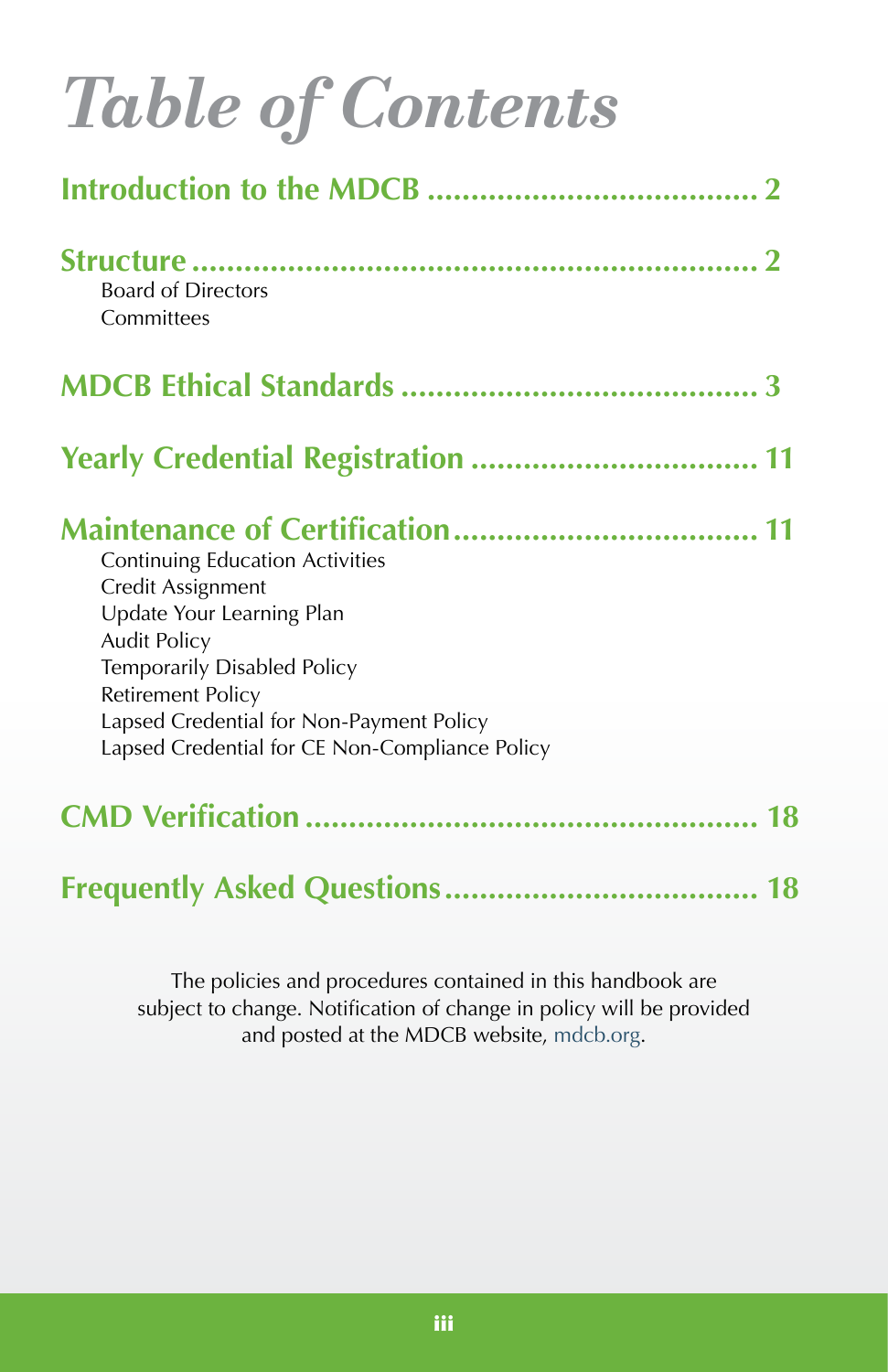*MDCB steers advancement of the medical dosimetry profession by establishing and maintaining certification and continuing education standards to enhance quality patient care.*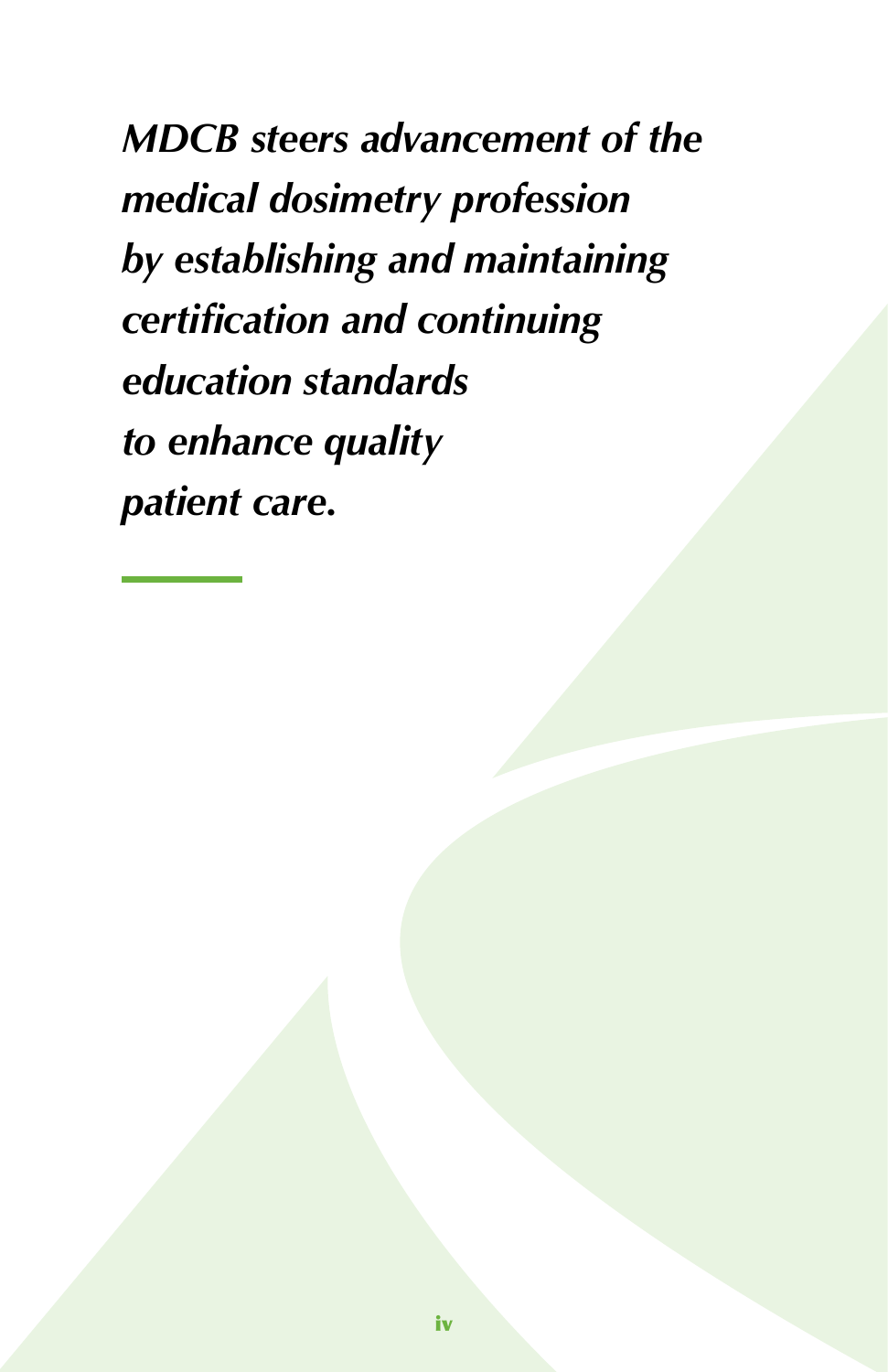

# **Professional Responsibility**

As a recognized member of the health-care field providing critical care to individuals facing life-threatening illnesses, it is the sole responsibility of each Certified Medical Dosimetrist to adhere to the MDCB Ethical Standards, renew the credential annually by December 31 of each calendar year, earn and document 50 continuing education credits in each fiveyear cycle and make necessary updates to personal contact information in the CE Center. Renewal fees submitted after December 31 will be subject to a late fee. Failure to submit the renewal fee or maintain and document 50 continuing education credits in each five-year cycle will result in loss of credential.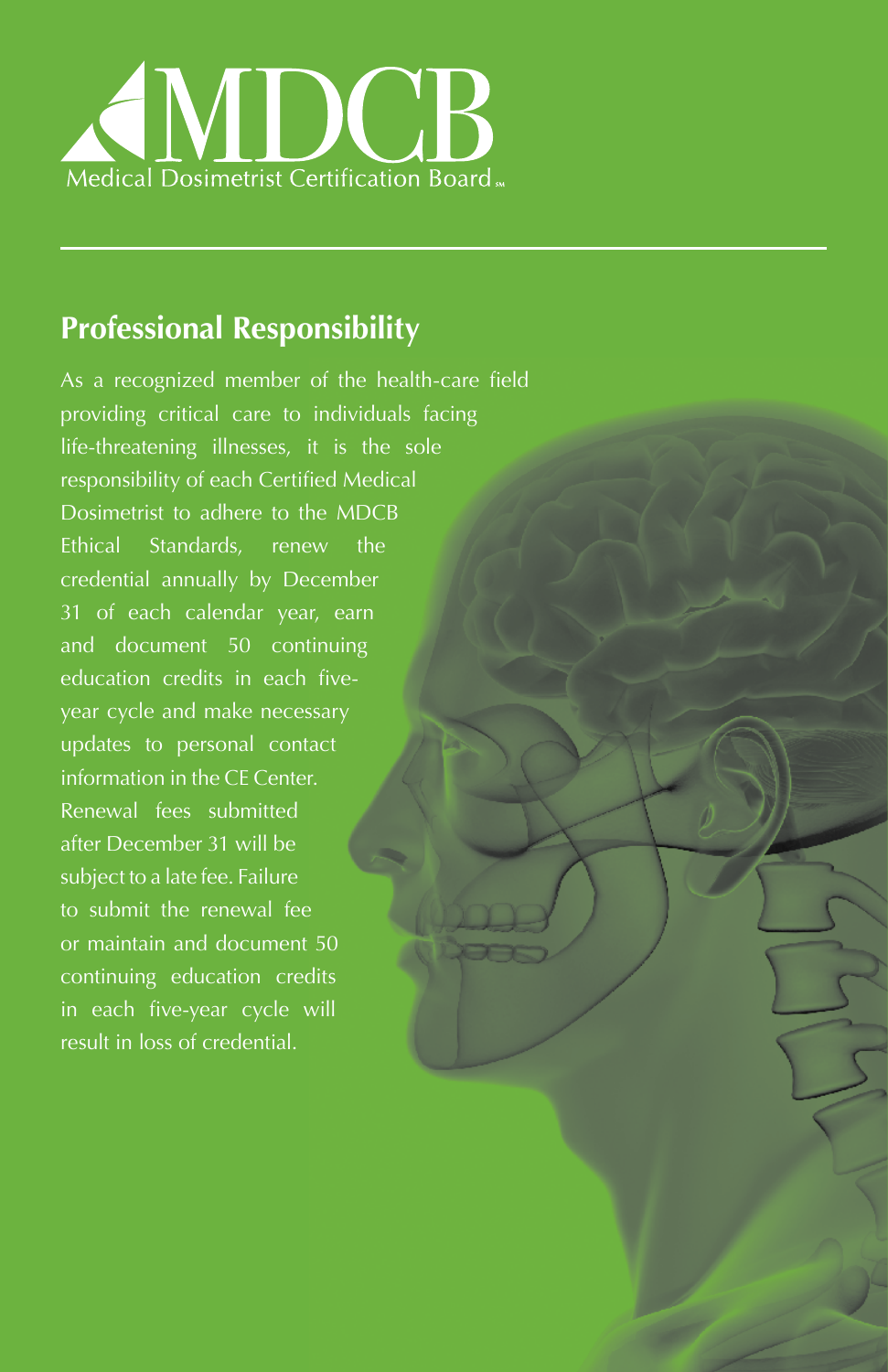# <span id="page-5-0"></span>**Introduction to the MDCB**

The MDCB promotes excellence in cancer care by advancing the profession of Medical Dosimetry. The MDCB has developed and maintains an ethical framework and formal mechanism for medical dosimetrists to gain certification and demonstrate continuing proficiency.

#### *A candidate who passes the exam will commence the five-year cycle and may*  begin accumulation of continuing education credits on January 1st, following *certification, providing the annual registration fee is submitted.*

Each new CMD will receive a new certificant packet including a welcome letter, certificate, press release template, certificant handbook and instructions on accessing online profiles to submit the CMD registration fee. All components of the packet will be delivered electronically. New certificants must update their online profile in the event of change of contact information.

# <span id="page-5-1"></span>**Structure** *Board of Directors*

The Board consists of a minimum of 12 volunteer members from several supporting organizations to ensure ongoing collaboration with those from related radiation oncology fields:

- AAMD 1 CMD Member
- ACR 1 Radiation Oncologist
- ASTRO 1 Radiation Oncologist
- AAPM 2 Medical Physicists
- and
	- At-large a minimum of 5 CMDs
	- Public Member 1 individual from the community at large as per the National Commission for Certifying Agencies (NCCA) accreditation requirements.

Members of the board serve as officers in the following positions: president, presidentelect, past president, secretary and treasurer. Nominations and selection of officers are made by the board. The full board meets a minimum of three times a year. At each meeting strategic decisions regarding the association, the exam and business matters are addressed.

CMDs are encouraged to seek board service. Details regarding board service are at: [mdcb.org/about-mdcb/organizational-structure/board-directors](http://mdcb.org/about-mdcb/organizational-structure/board-directors).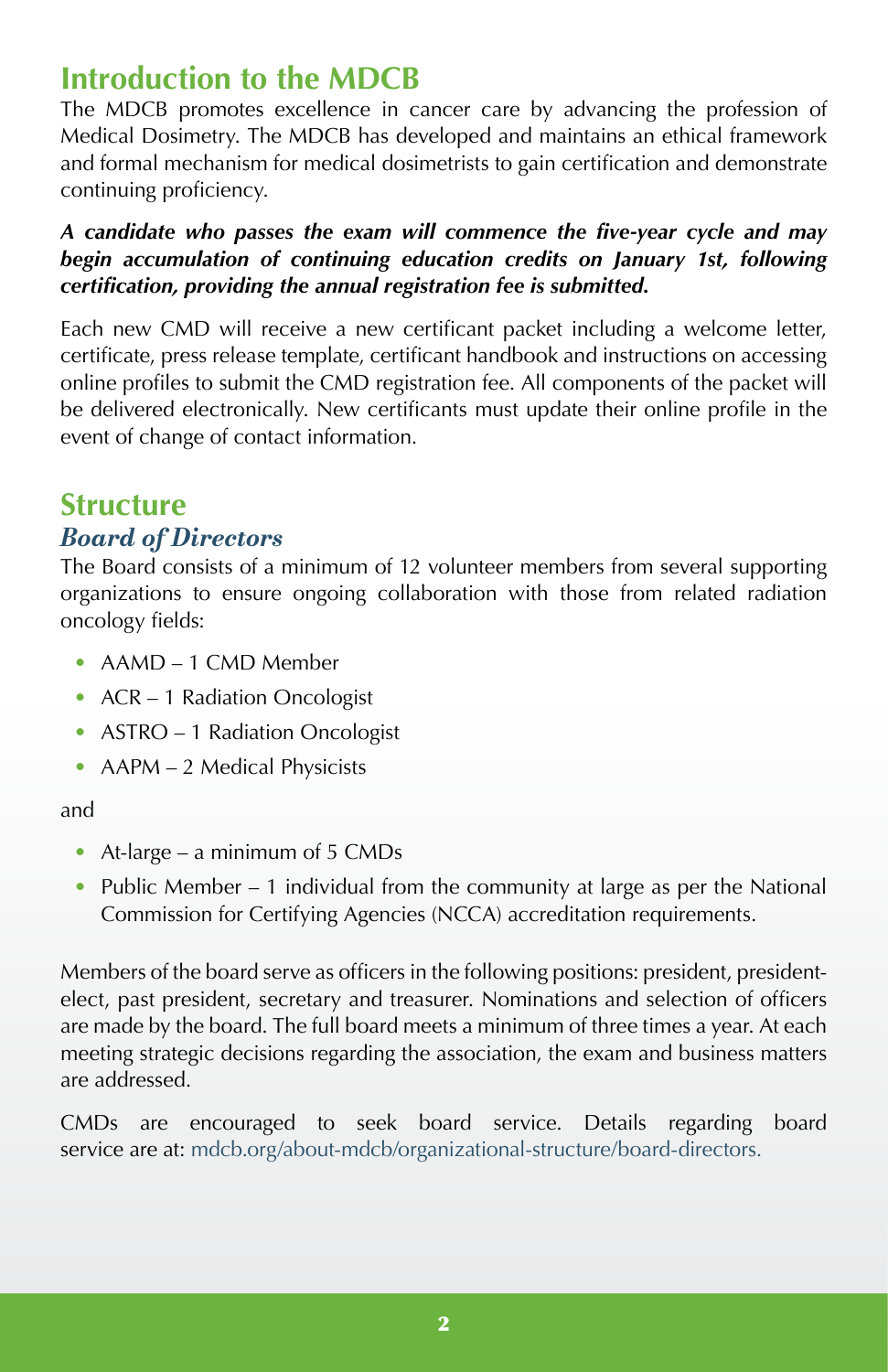# <span id="page-6-0"></span>*Committees*

# **Board members chair and participate in several standing committees.**

*Bylaws & Ethics Committee:* This committee refines and updates the MDCB bylaws and policy manual and addresses ethical issues as outlined in the Ethical Standards of the Medical Dosimetry Certification Board.

*Diversity, Equity and Inclusion Committee:* The committee's goal is to promote a welcoming environment of respect and support that embodies participation in ways that do not unfairly marginalize social identities within the organization, practitioner workplaces and the community at large.

*Eligibility Committee:* The members of this committee review credentials submitted by applicants for certification and determine if the applicants have met the eligibility criteria to sit for the MDCB Certification Exam.

*Finance Committee:* This committee is an oversight committee that is responsible for assisting the treasurer in financial matters.

*Maintenance of Certification Committee:* The responsibilities of this committee focus on implementing the MDCB policies governing the mechanism for Certified Medical Dosimetrists to demonstrate knowledge and continuing competencies. This entails assigning credits to sponsor-produced educational offerings and updating and refining the credit valuation criteria.

*Leadership Development Committee:* The committee oversees board candidate recruitment efforts and the board nominations process and makes recommendations for qualified candidates to the board for vote.

*Test Development Committee:* The committee's responsibilities include oversight of fulfillment of all exam-related initiatives, refining test items, and conducting content reviews of the examinations prior to and following exam administration.

# <span id="page-6-1"></span>**MDCB Ethical Standards** *Ethical Standards and Ethics Complaint Procedures of the Medical Dosimetrist Certification Board*

## **PREAMBLE**

The Medical Dosimetrist Certification Board ("the MDCB") seeks to promote the provision of safe, competent medical care for all patients requiring Medical Dosimetry services. To that end, the MDCB administers a certification program, leading to the Certified Medical Dosimetrist credential. The certification program includes experience requirements, a certification examination and periodic re-certification, and compliance with these Ethical Standards.

The Ethical Standards apply to persons holding certification credentials from the MDCB and to persons applying for examination and certification by the MDCB in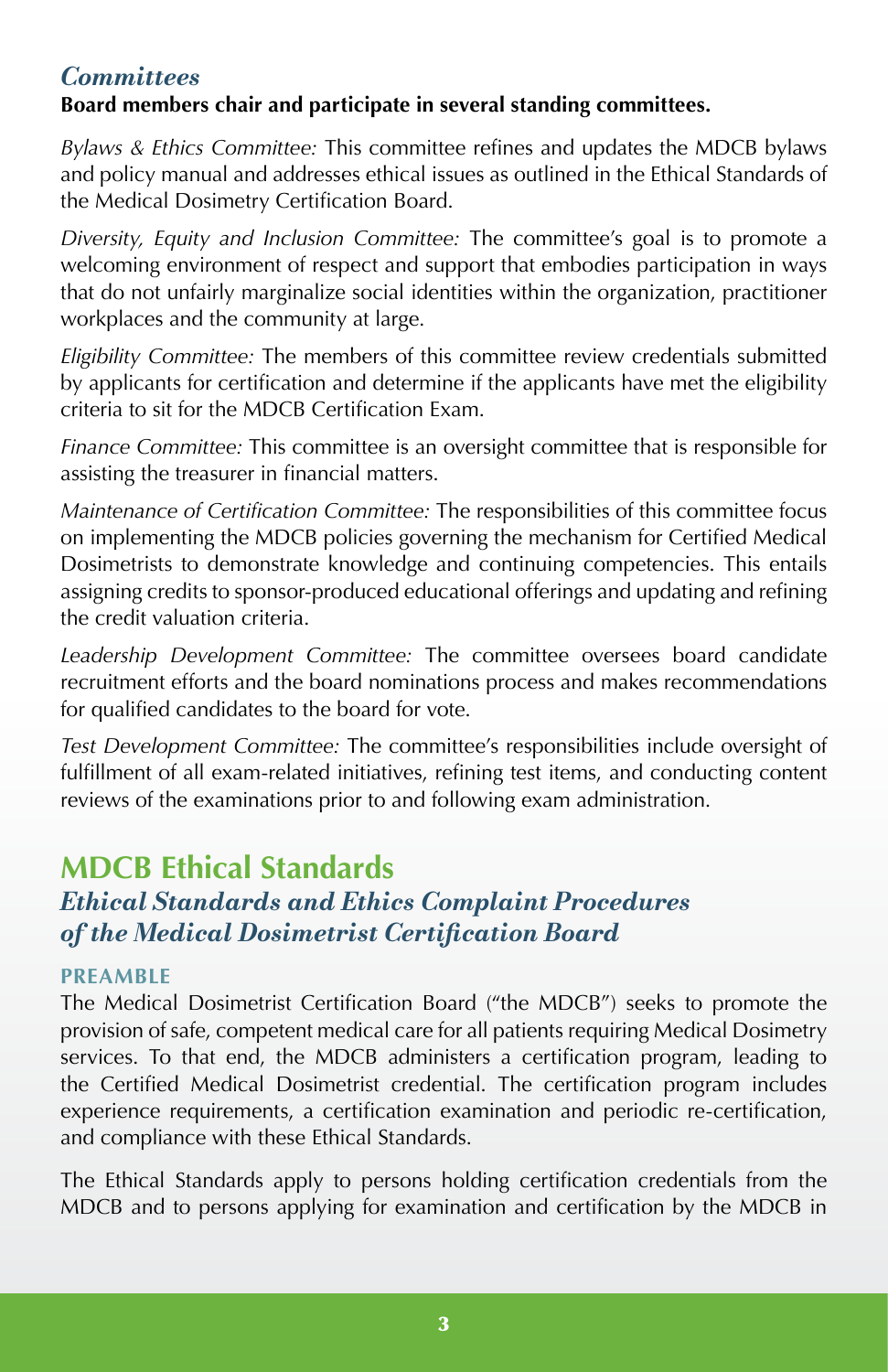order to become Certified Medical Dosimetrists. These Ethical Standards are intended to be consistent with the MDCB's Mission, Purposes and Objectives.

The Certified Medical Dosimetrist or candidate for certification (hereinafter collectively referred to as "CMD") shall comply with, and bear responsibility for demonstrating compliance with, all existing and future rules and Ethical Standards of the MDCB. An individual is eligible to apply for certification or re-certification only when in compliance with all MDCB rules and Ethical Standards.

From time to time the MDCB may make changes to these Ethical Standards. In the event of such changes, the MDCB will notify the Medical Dosimetrist community through newsletters, the appropriate journals or electronic means. Copies of the current version of these Ethical Standards may be obtained by visiting the MDCB website at [mdcb.org](https://mdcb.org) or by contacting the MDCB.

# *Ethical Standards*

- 1. A CMD shall always promote the safety and welfare of his or her patients by performing Medical Dosimetry procedures safely and with reasonable skill. A CMD shall not engage in conduct likely to deceive, defraud, or harm the public. Irrespective of whether a patient is actually injured or otherwise harmed, a CMD shall not demonstrate a willful or reckless disregard for the health, welfare, or safety of a patient.
- 2. A CMD may not be convicted of, or enter a plea of nolo contendere to, regardless of adjudication, a crime, in any jurisdiction, which crime either directly relates to the provision of patient care or involves fraud, dishonesty or moral turpitude, including without limitation in the context of the CMD's employment.
- 3. A CMD shall not, without the express, prior written consent of the MDCB, use or reproduce, in whole or in part, or aid another in using or reproducing, in any manner or fashion, any MDCB examination materials (or the contents thereof), certificates, logos, abbreviations, emblems or other documents or property of the MDCB.
- 4. A CMD shall not misuse the MDCB name or any MDCB certificate, title, logo or emblem.
- 5. A CMD may not be under suspension, revocation or other disciplinary action by any professional Medical Dosimetry organization, certifying body, licensing board or credentialing agency.
- 6. A CMD shall not, without authorization to do so, possess, use or have access to any MDCB examination documents or materials, nor shall a CMD receive any unauthorized assistance prior to or during the conduct of any portion of a CMD examination. A CMD shall not divulge to others information gained from his or her CMD examination experience.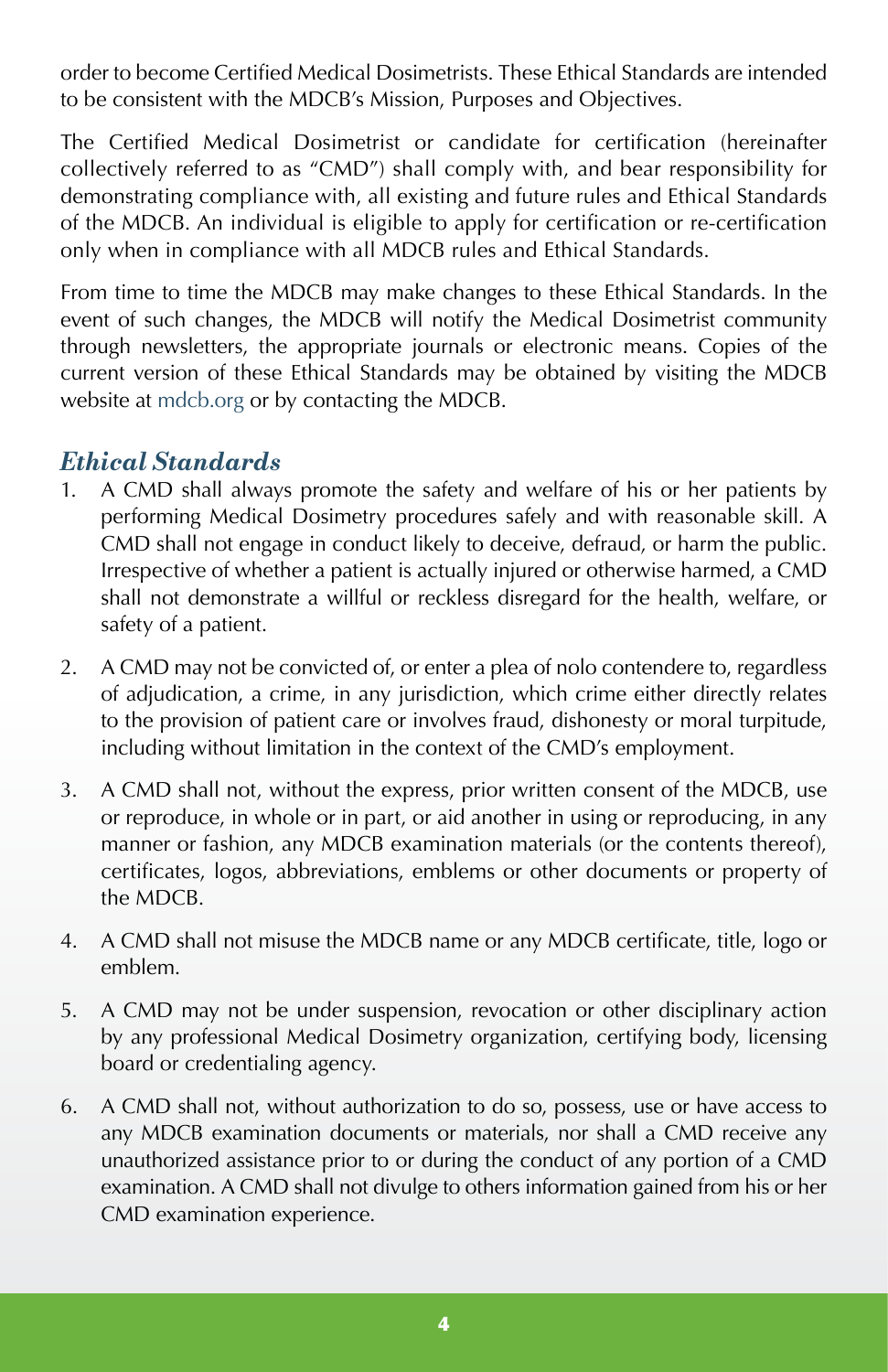- 7. A CMD shall not make any material misrepresentation of fact during application for MDCB certification or re-certification, and shall not fail to disclose any material fact the disclosure of which is necessary to avoid having other statements be misleading. A CMD shall not engage in any act or omission to obtain or assist another in obtaining MDCB certification or re-certification by fraud, misrepresentation or deception.
- 8. A CMD having knowledge and evidence of a violation of any Ethical Standard by another CMD shall report such violation promptly by filing a written complaint with the MDCB. Any such complaint shall include specific detail and documentation regarding the identity of the person(s) involved in the alleged ethical violation. The identity of the complainant must be disclosed, as well as the identities of others known to have knowledge of the facts and circumstances surrounding the alleged ethical violation.
- 9. A CMD shall not, knowingly, falsely accuse another CMD of violating these Ethical Standards.
- 10. A CMD shall not make or file any report in connection with patient care, which report he or she knows to be false.
- 11. A CMD's ability to practice Medical Dosimetry with reasonable skill and safety shall not be materially impaired by reason of illness, use of alcohol, drugs, narcotics, chemicals, or any other type of material, or as a result of any mental or physical condition.
- 12. A CMD shall not practice beyond the scope he or she is competent to perform as defined in the Medical Dosimetry Scope and Standards of Practice Document.
- 13. A CMD shall cooperate with, and shall not obstruct, the MDCB in connection with any investigation or hearing under the Ethical Standards.

# *Sanctions*

The MDCB may deny, revoke or suspend certification or re-certification when a CMD is found to be not in compliance with MDCB rules, regulations and/or the foregoing Ethical Standards. In addition, the MDCB may censure a CMD, issue public or private reprimands, place a CMD on probation for up to 5 years, or impose other sanctions related to the ethical violation. A CMD placed on probation may continue to use the certification credential, but shall be subject to revocation of his or her certified status in the event of another ethical violation during the period of probation. If an applicant for certification is not in compliance with these Ethical Standards, the MDCB may refuse to allow the applicant to sit for the certification examination, or, in the event that the examination has been taken, the MDCB may refuse to release the examination results.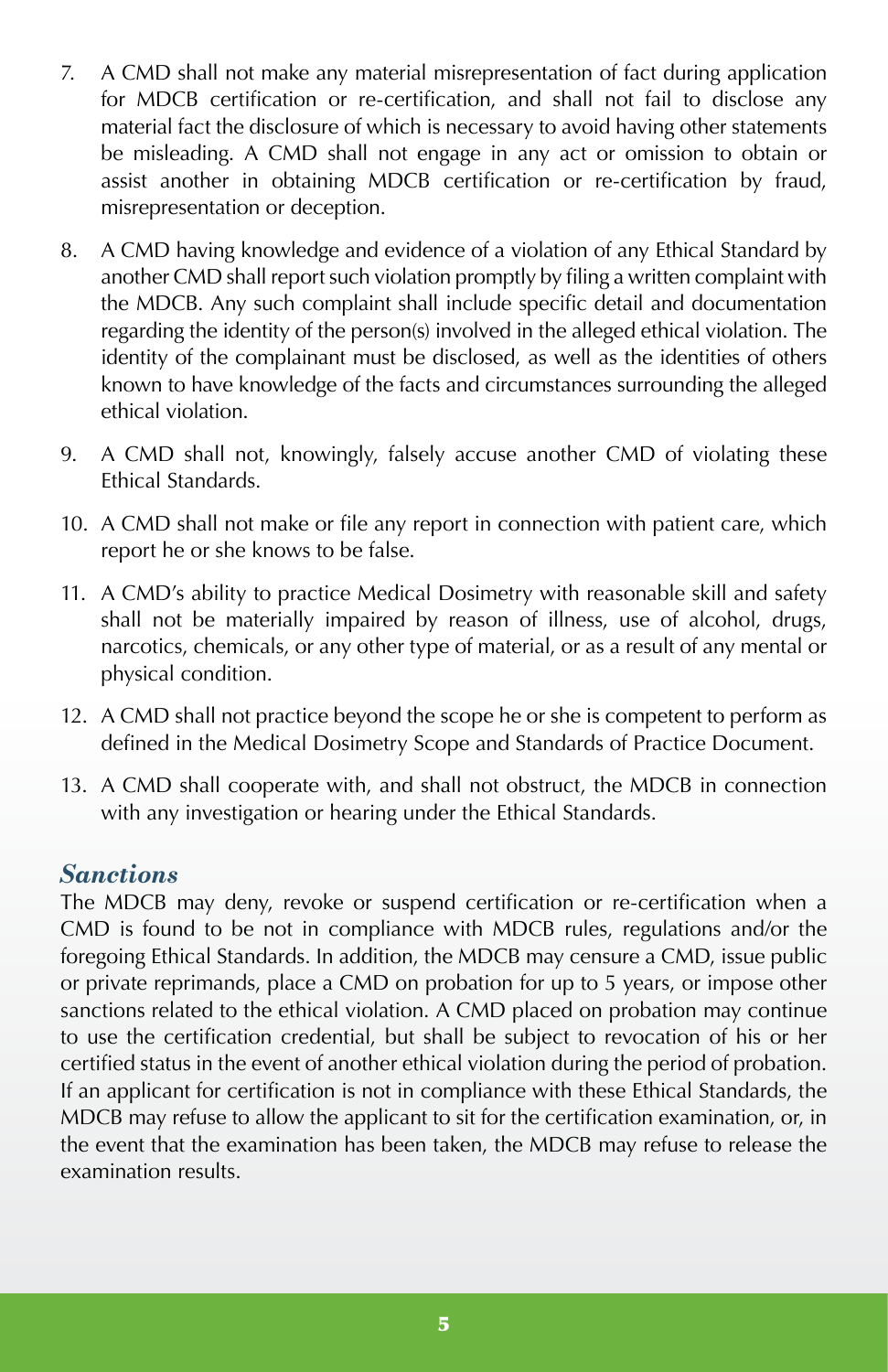# *Ethics Complaint Procedures*

These Ethics Complaint Procedures provide for the structure and operation of the MDCB Ethics Committee; they set forth procedures to be followed by the Ethics Committee and by the Board of Directors of MDCB in handling complaints filed under the Ethical Standards. All CMDs and applicants are required to comply with these Ethics Complaint Procedures; the failure to cooperate with the Ethics Committee or the Board of Directors in a proceeding under these Ethics Complaint Procedures is a violation of the Ethical Standards.

#### **1. ETHICS COMMITTEE**

- **(a) Membership on and Responsibilities of the Ethics Committee.** The MDCB President, with the approval of the MDCB Board of Directors, shall appoint at least three (3) MDCB Directors to serve as members of the Ethics Committee, each such person to serve on the Committee until removed and replaced by the President, with the approval of the Board of Directors, at any time, with or without cause. Subject to these Ethics Complaint Procedures, the Ethics Committee is responsible for (1) investigating each complaint alleging a violation of the Ethical Standards; (2) determining whether a violation has occurred; and (3) determining an appropriate sanction when a violation is found. The Ethics Committee shall also be responsible for periodically reviewing the Ethical Standards and the Ethics Complaint Procedures and recommending any necessary amendments to the Board of Directors.
- **(b) The Chair of the Ethics Committee.** The President, with the approval of the Board of Directors, shall appoint one (1) member of the Ethics Committee to serve for a term of one (1) year as the Committee's Chair. The Chair of the Committee, who may be removed from such position by the President, with the approval of the Board of Directors, at any time, with or without cause, shall be responsible directly and exclusively to the Board of Directors. The Chair shall work together with other members of the Committee, staff, legal counsel and other resources necessary to fulfill the responsibilities of administering the Ethical Standards and these Ethics Complaint Procedures. The Chair shall preside at and participate in all meetings of the Ethics Committee.
- **(c) Confidentiality.** Proceedings under these Ethics Complaint Procedures shall be treated confidentially, except to the extent required to complete any investigation, and except as provided in the event that certain sanctions are imposed.

#### **2. COMPLAINTS**

A complaint alleging a violation of the Ethical Standards may be filed by a CMD or by any other person with knowledge and evidence of facts which, if true, would establish a violation of one or more of the Ethical Standards by a CMD or by an applicant for examination and certification as a CMD. A complaint must be in writing, signed, accompanied by all documentary or other evidence regarding the alleged violation and filed with the Chair of the Ethics Committee; a complaint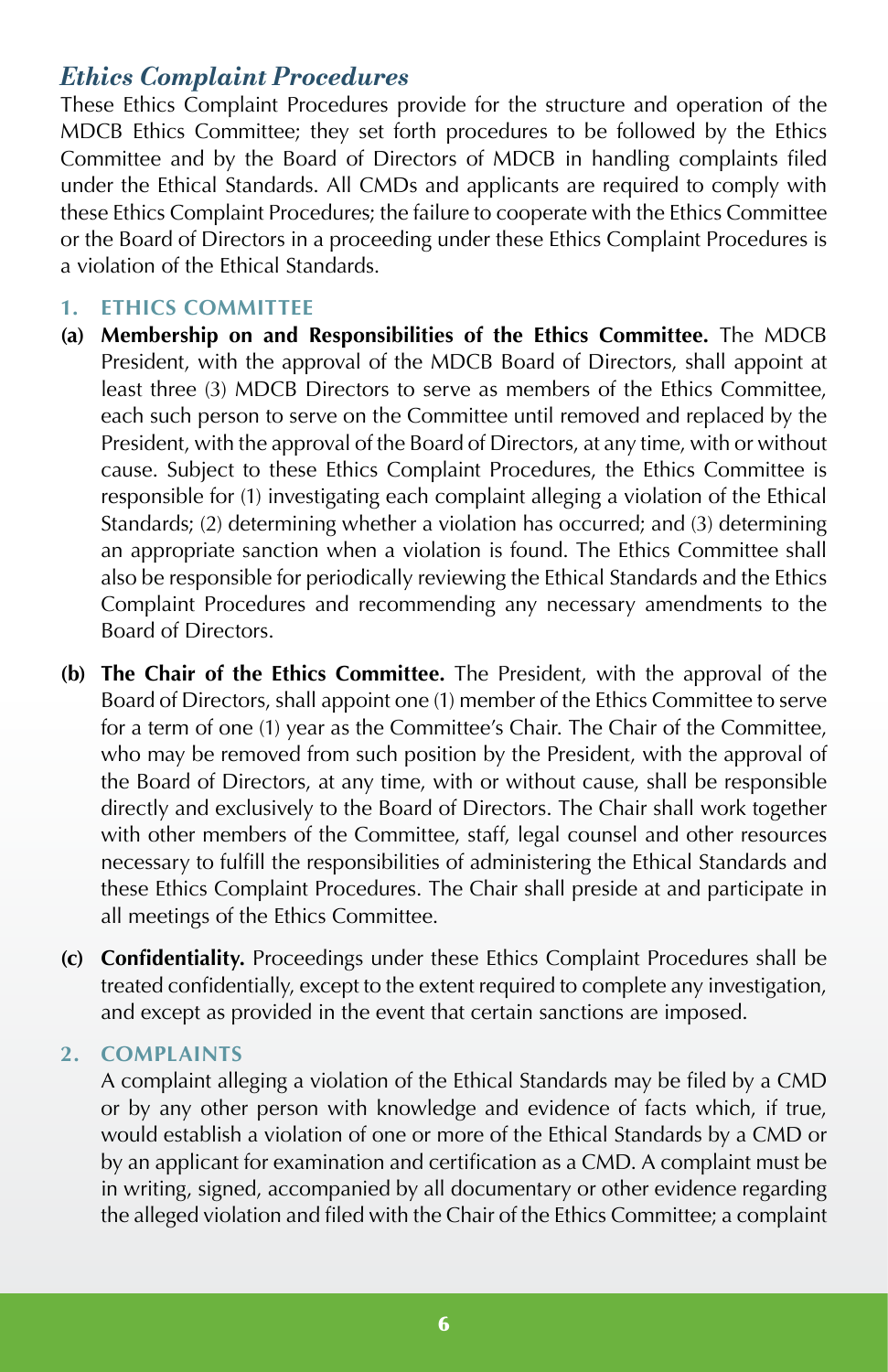may not be anonymous. A complaint must contain a detailed description of the conduct alleged to be unethical, together with the specific Ethical Standard(s) which are alleged to have been violated. A complaint must be submitted within three (3) months of the complainant becoming aware of the alleged unethical conduct and in no event later than twelve (12) months following the conclusion of the alleged unethical conduct. A complaint may only be submitted once and may not be re-filed.

#### **3. SUMMARY DISPOSITION**

- **(a) Preliminary Screening of Complaints Alleging Violations of the Ethical Standards.** The Chair of the Ethics Committee shall review each complaint alleging a violation of the Ethical Standards which is appropriately filed.
- **(b) Summary Dismissal.** If in the sole discretion of the Chair there is (1) insufficient information upon which to base a charge of a violation of the Ethical Standards, or (2) the allegations against the respondent CMD or applicant are patently frivolous or inconsequential, or (3) the allegations if true would not constitute a violation of the Ethical Standards, the Chair may summarily dismiss the complaint. Staff and/or legal counsel of the MDCB may assist the Chair. The Chair shall advise the complainant in writing that the complaint has been dismissed and shall report each such summary dismissal to the Ethics Committee, without identifying the respondent.
- **(c) Summary Suspension.** If an alleged violation of the Ethical Standards is supported by clear and convincing evidence which on its face suggests that a violation has occurred and involves the violation by a CMD of standard 1, 2, 5, 6, 7, 10, 11 and/or 12 of the Ethical Standards, the Ethics Committee may give immediate written notice to the CMD of the alleged violation and further notice that, in the absence of a request by the CMD for an expedited hearing, which request must be received within five (5) working days of the date of the notice, the Committee shall, effective on the sixth working day following the date of notice to the CMD, summarily suspend the certification of the CMD pending a final determination under these Ethics Complaint Procedures with respect to the alleged violation of the Ethical Standards. Within five (5) working days after the Ethics Committee summarily suspends the certification of a CMD in accordance with this provision, the Ethics Committee shall, by certified mail, return receipt requested, give to the CMD written notice that describes (1) the summary suspension, (2) the reason or reasons for such suspension, and (3) the right of the CMD to request a hearing with respect to the summary suspension by written notice to the Ethics Committee, which written notice must be received by the Ethics Committee not later than fifteen (15) days after the date the CMD received notice of the summary suspension. If the CMD timely requests a hearing either before or following a summary suspension, the hearing shall be held before the Ethics Committee or a panel comprised of no fewer than three (3) members of the Ethics Committee as promptly as practicable, but in any event (a) within ten (10)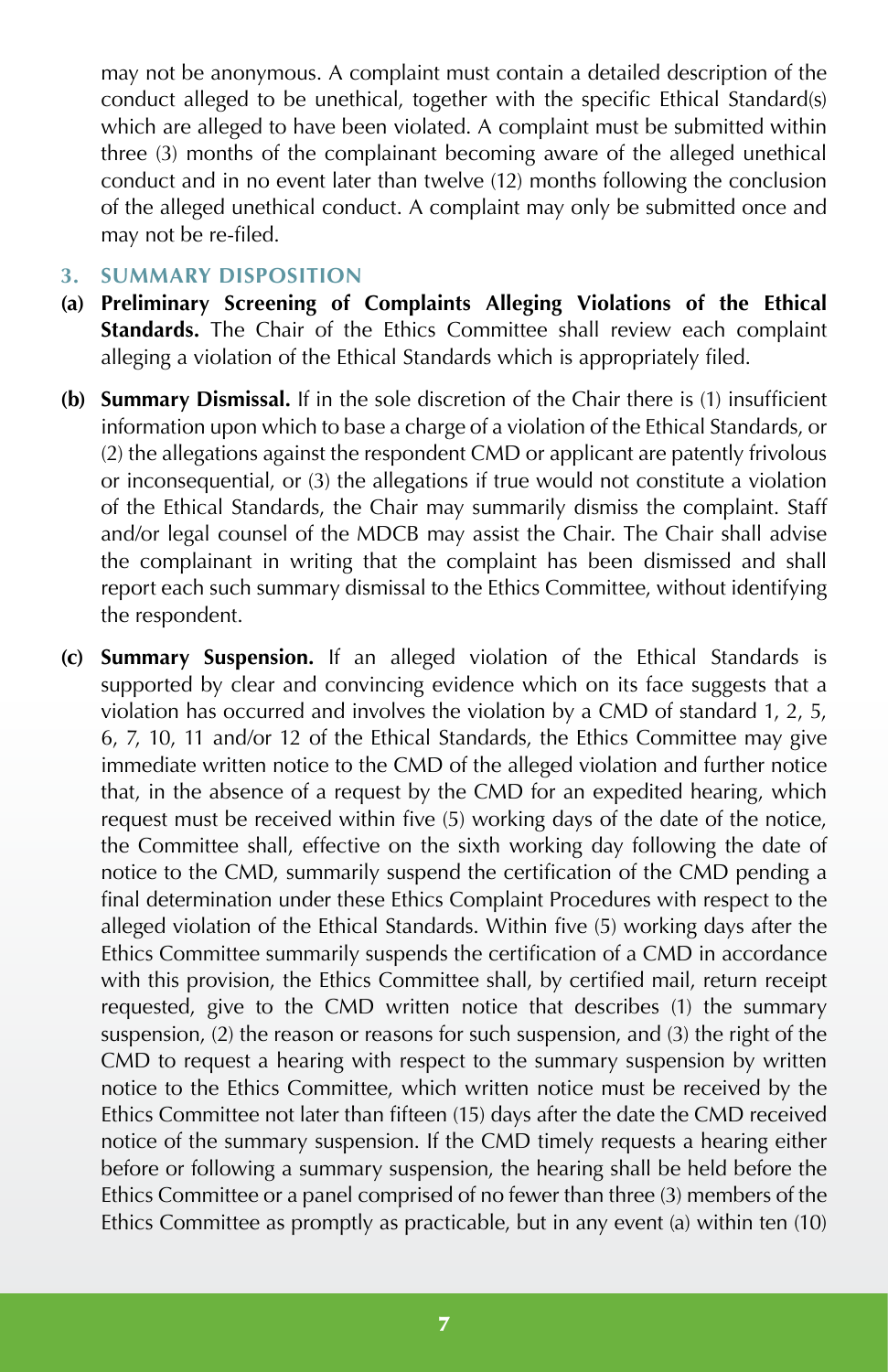days of the Ethics Committee's receipt of a request for same prior to a summary suspension, or (b) within thirty (30) days after the Ethics Committee's receipt of a request for same following summary suspension. The applicable provisions of Paragraph 5 of these Ethics Complaint Procedures shall govern all hearings with respect to the summary suspensions, except that a determination of the Ethics Committee, in the absence of a timely request for a hearing by the affected CMD, and a determination by the Ethics Committee or the panel, as the case may be, following a timely requested hearing, shall not be appealable.

#### **3. INVESTIGATION**

If the Chair of the Ethics Committee determines, based on an initial review of the complaint, that there is evidence of a violation of the Ethical Standards but that summary suspension of the CMD credential is not warranted, the Chair shall inform the respondent in writing, by certified mail addressed to the last known address of the respondent, that a complaint of ethical misconduct has been filed and that the Committee has determined to initiate a formal investigation of the matter. The Chair shall provide a copy of the complaint and all accompanying supporting documentation and evidence to the respondent. The identity of the complainant shall be revealed. The respondent shall have thirty (30) days from the date of receipt of the notification letter to prepare and submit a response in writing, along with whatever affidavits and documentary evidence the respondent feels support the response. The Committee shall have the right to seek additional information regarding the matter from the complainant, the respondent and/or relevant third parties. In conducting its investigation and evaluating all evidence, the Ethics Committee shall presume at the outset of its investigation that the respondent acted ethically and shall determine that an act of ethical misconduct has occurred only if it finds clear and convincing evidence of such misconduct.

#### **4. COMMITTEE DETERMINATION**

The Ethics Committee shall evaluate all documentation pertaining to the matter and, within ninety (90) days of receiving all relevant evidence, determine whether the complaint is substantiated by clear and convincing evidence. If it is not, the complaint shall be dismissed, and both the complainant and the respondent shall be so notified by the Committee Chair in writing. If the Ethics Committee finds clear and convincing evidence of a violation of the Ethical Standards and proposes to impose a sanction, it shall give the respondent an opportunity to appear before the Committee at a hearing.

#### **5. HEARINGS**

Whenever the Ethics Committee proposes to take action in respect to the denial of an application for examination (for reasons other than failure to meet the criteria for eligibility as established by the MDCB, in which case, there is no right to a hearing) or of an application for renewal or reinstatement of a certificate, or in connection with the revocation or suspension of a certificate, a public or private reprimand of a CMD, the placing of a CMD on probation, or the imposition of any other sanction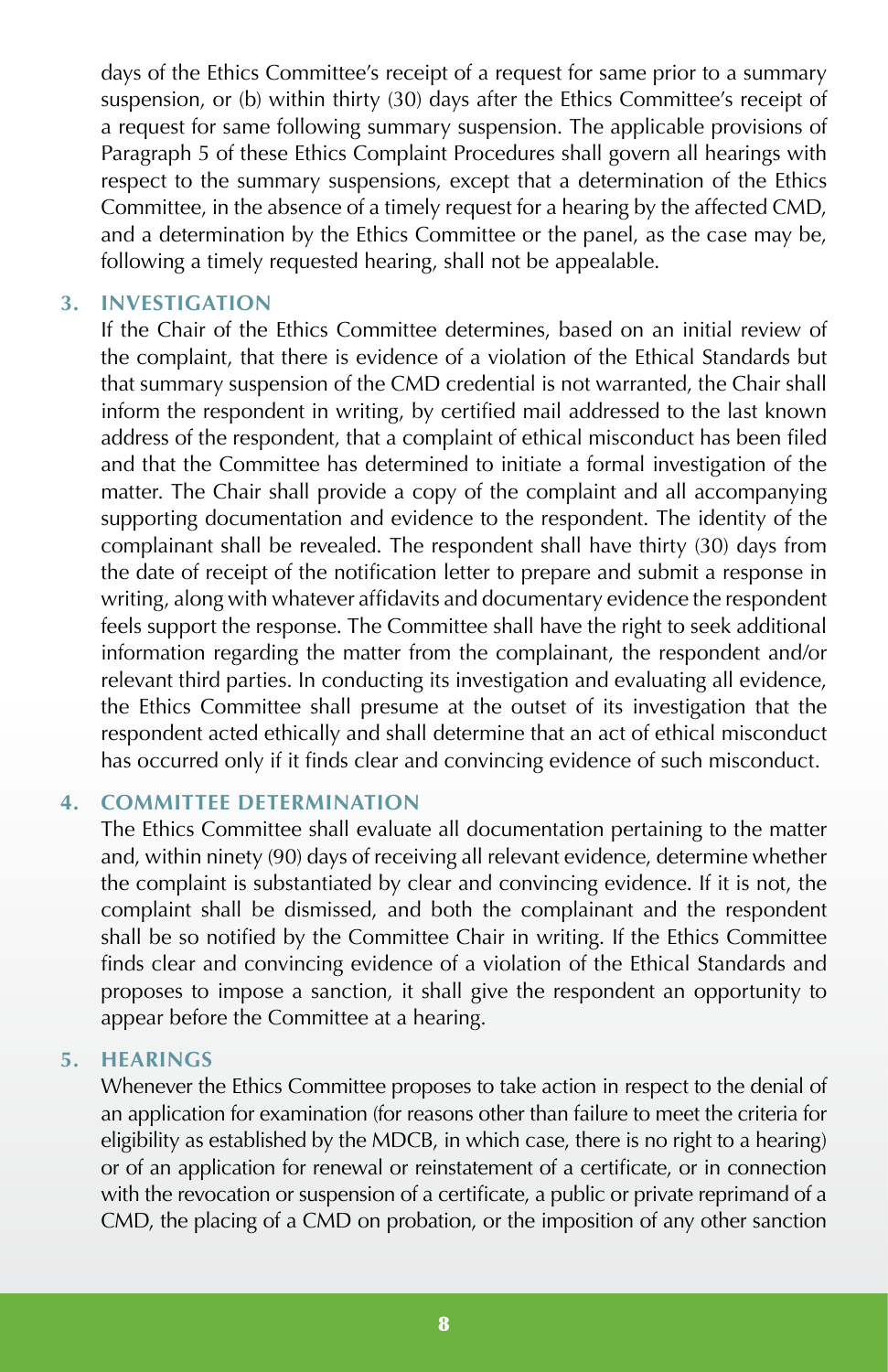for an alleged violation of the Ethical Standards, it shall give written notice thereof to such person specifying the reasons for such proposed action. A CMD or an applicant to whom such notice is given shall have thirty (30) days from the date the notice of such proposed action is mailed to make a written request for a hearing.

Failure to request a hearing within such period shall constitute consent to the action taken by the Ethics Committee pursuant to such notice. A CMD or an applicant who requests a hearing in the manner prescribed above shall advise the Ethics Committee of his or her intention to appear at the hearing. A CMD or an applicant who requests a hearing may elect to appear by a written submission.

Failure to appear at the hearing or to supply a written submission in response to the charges shall be deemed a default on the merits and shall be deemed consent to whatever action or disciplinary measures the Ethics Committee determines to take. Hearings, which may be held telephonically, shall be held at such date and location as the Ethics Committee shall designate. Except as otherwise provided herein, the CMD or the applicant shall be given at least thirty (30) days' notice of the date, time and location of the hearing.

The hearing shall be conducted by the Ethics Committee with any three (3) or more of its members participating, other than any member of the Ethics Committee whose professional activities are conducted at a location in the approximate area of the CMD or the applicant in question. In the event of disqualification, the President may appoint a director to serve on the Ethics Committee for the sole purpose of participating in the hearing and rendering a decision. At the hearing, the CMD or applicant in question, by legal counsel or other representative if he or she desires (at the sole expense of the CMD or applicant in question), shall have the right to call witnesses, present testimony and be heard in his or her own defense, to hear the testimony of and cross-examine any witnesses appearing at such hearing, and to present such other evidence or testimony as the Ethics Committee shall deem appropriate to do substantial justice. Any information may be considered which is relevant or potentially relevant. The Ethics Committee shall not be bound by any state or federal rules of evidence. A transcript or an audio recording of the hearing shall be made. The CMD or applicant in question shall have the right to submit a written statement at the close of the hearing.

In the case of alleged violations of the Ethical Standards, the Ethics Committee shall assess the evidence presented at the hearing and make its decision accordingly; the Ethics Committee shall prepare written findings of fact and its determination as to whether there has been a violation of the Ethical Standards and, if so, the appropriate sanction. The Ethics Committee shall promptly transmit the same to the Board of Directors and to the CMD in question by certified mail.

Unless a timely appeal from any findings of fact and determination by the Ethics Committee is taken to the Board of Directors in accordance with Paragraph 6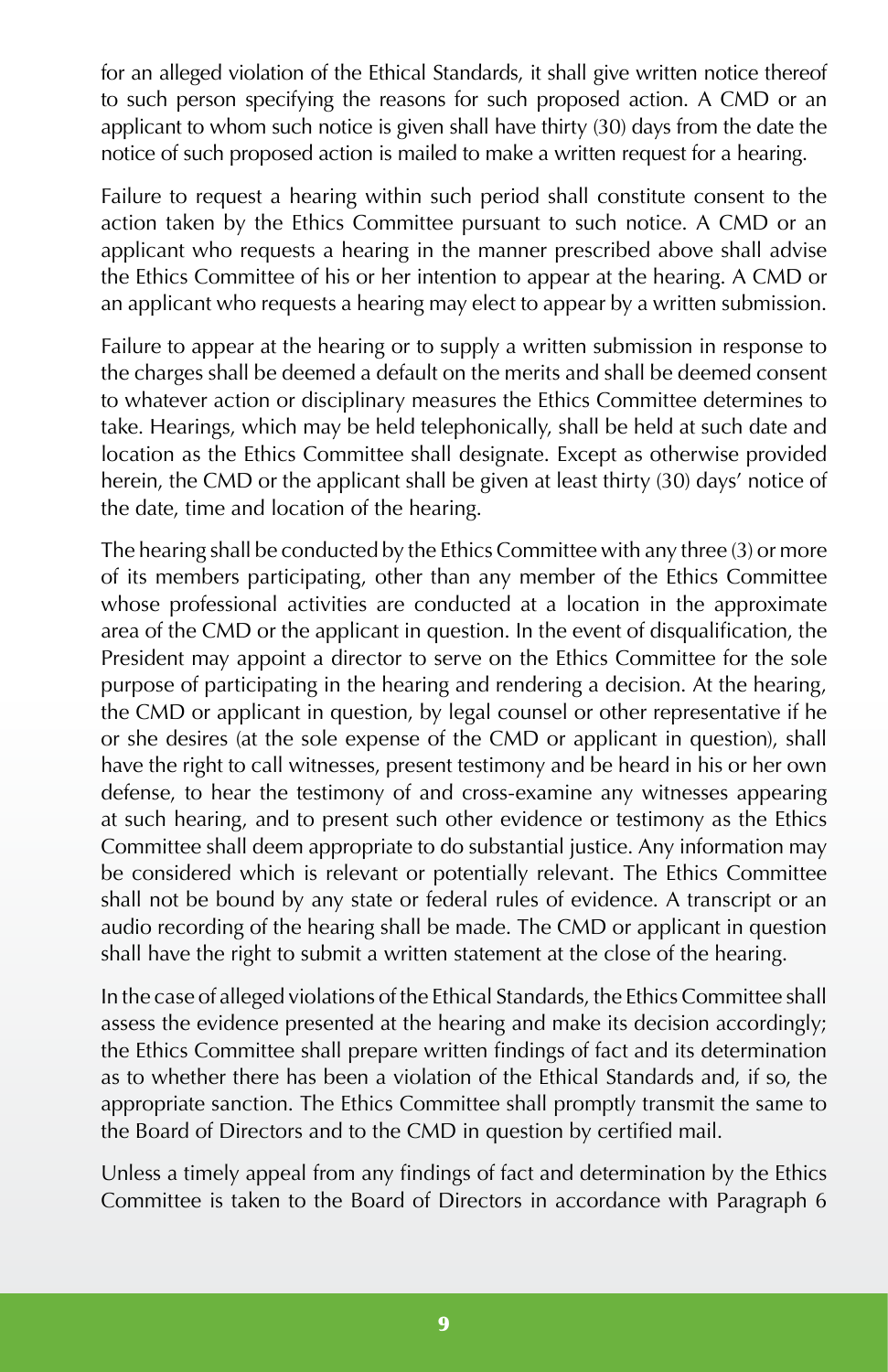below, the Ethics Committee's findings of fact and determination in any matter (including the specified sanction) shall be final and binding upon the CMD or applicant in question.

#### **6. APPEALS**

Within thirty (30) days after the decision of the Ethics Committee is mailed, the CMD or applicant may appeal to the Board of Directors from any decision of the Ethics Committee. In the event of an appeal, those Directors who participated in the hearing at the Ethics Committee shall not participate in consideration of the appeal. The Board of Directors shall consider the decision of the Ethics Committee and the files and records of the MDCB and the Ethics Committee with respect to the CMD or applicant in question (including without limitation the transcript or recording of the hearing), and shall determine whether to affirm or to overrule the decision of the Ethics Committee, or to remand the matter to the Ethics Committee for further consideration. The CMD or applicant in question may provide additional information in such manner, on such issues, and within such time as the Board of Directors may prescribe. The written decision of the Board of Directors, which shall not be subject to further appeal, shall be communicated to the respondent by certified mail.

All investigations, hearings and appeals provided for herein shall be private at all stages. It shall be considered an act of professional misconduct for any CMD or applicant to make an unauthorized publication or revelation of the same, except to his or her attorney or other representative, immediate superior or employer.

#### **7. PUBLICATION OF ADVERSE DECISIONS**

While all hearings and appeals provided for herein shall be confidential at all stages, final decisions which are adverse to the CMD or applicant shall, if appropriate, be communicated to the appropriate authorities of all states and shall be provided in response to inquiries into a person's certification status. MDCB shall also have the right to publish any adverse final decision and the reasons therefore. For purposes of this paragraph, a final decision shall include the following: a decision of the Ethics Committee to suspend certification if the affected CMD does not timely request a hearing; a nonappealable decision of the Ethics Committee relating to a summary suspension that is issued before or after a hearing on the matter; a decision of the Ethics Committee from which no timely appeal is taken; and, in a case involving an appeal of a decision of the Ethics Committee in a matter, the decision of the Board of Directors in the matter.

## **8. EFFECT OF SUSPENSION OR REVOCATION OF CERTIFICATION OF RESIGNATION FROM THE MDCB**

Upon revocation or suspension of MDCB certification or resignation from the MDCB, or as otherwise directed by the MDCB, a CMD shall immediately relinquish, refrain from using, and correct at the CMD's expense any outdated or otherwise inaccurate use of the MDCB name and/or related abbreviations and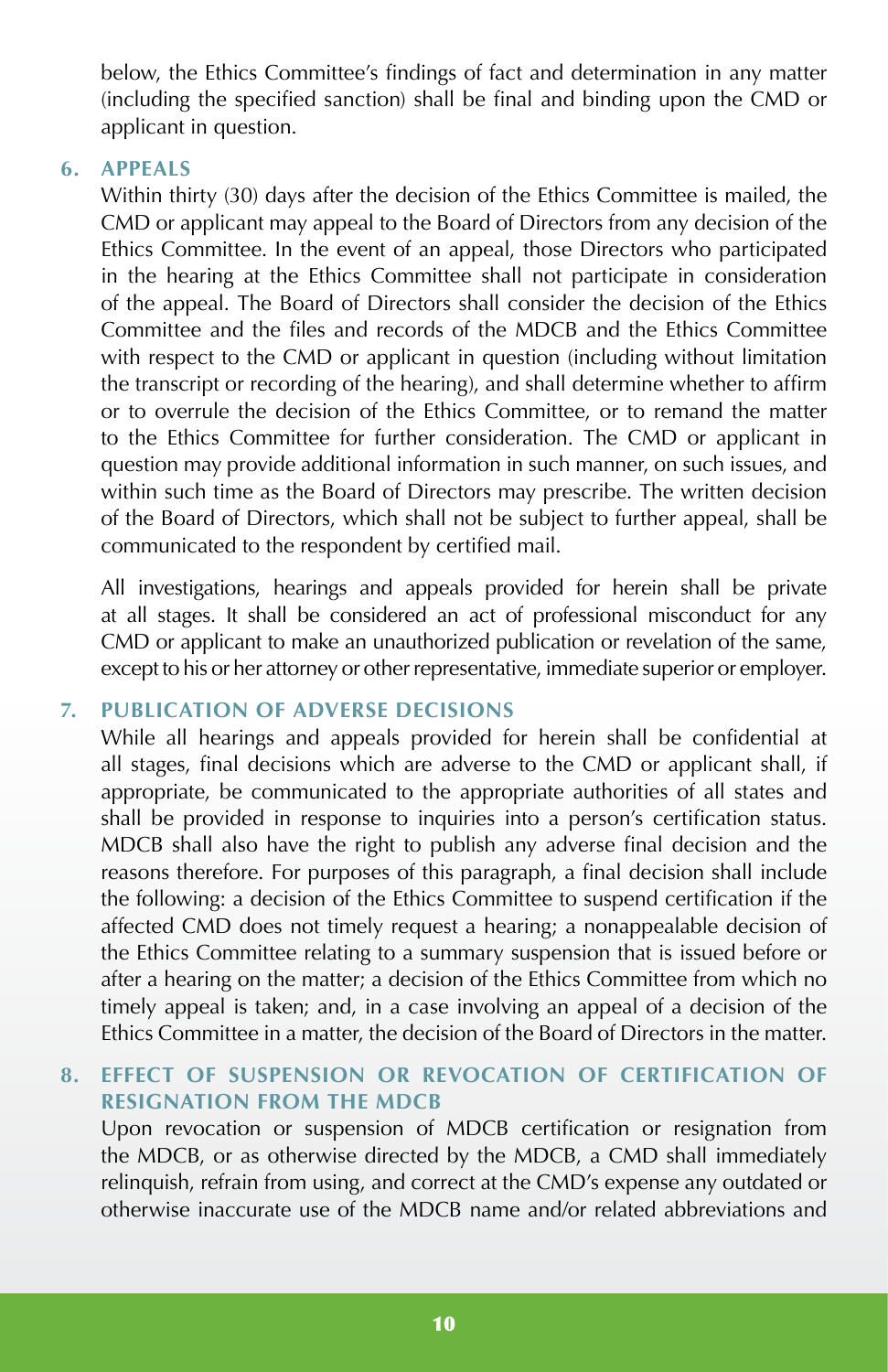any MDCB certificate, title, logo or emblem, including without limitation the CMD credential. The CMD shall provide to MDCB evidence sufficient for MDCB to conclude that the CMD's employer has been informed of any revocation or suspension of the CMD credential; absent the receipt of such evidence, MDCB shall so inform the employer in writing.

The MDCB shall be entitled to obtain injunctive relief, damages, costs, and attorney's fees incurred in obtaining such relief in the event that said CMD refuses, when requested, to immediately relinquish or refrain from using the MDCB name and/or related abbreviations and any MDCB certificate, title, logo or emblem, including without limitation the CMD credential.

# **DEI Statement**

The Medical Dosimetry Certification Board values and strives for diversity, equity and inclusion within the medical dosimetry profession by:

- seeking diversity and inclusion in our leadership.
- maintaining awareness of equity in our workplace for our peers and for the patient populations we serve.
- collaborating with and supporting affiliated organizations in diversity, equity and inclusion initiatives.

# <span id="page-14-0"></span>**Yearly Credential Registration**

CMDs are required to pay a fee annually for credential registry. This registration process permits the use of the CMD credential. The annual registration fees are to be paid by December 31st prior to the registration year. An additional late penalty fee will be assessed for annual registration fees received after December 31st. Dosimetrists who have not paid the annual registration fee shall not use the CMD credential and will not be listed in the registry of Certified Medical Dosimetrists.

One wall certificate is provided upon receipt of the annual registration fee for each five-year cycle. Any current CMD can request a duplicate physical copy of their certificate. A PDF of the certificate is available for download from the CMD's LearningBuilder profile.

# <span id="page-14-1"></span>**Maintenance of Certification**

<span id="page-14-2"></span>In addition to maintaining yearly registration, CMDs must demonstrate proof of continuing development of knowledge and experience by submitting 50 continuing education credits over a prescribed five-year period.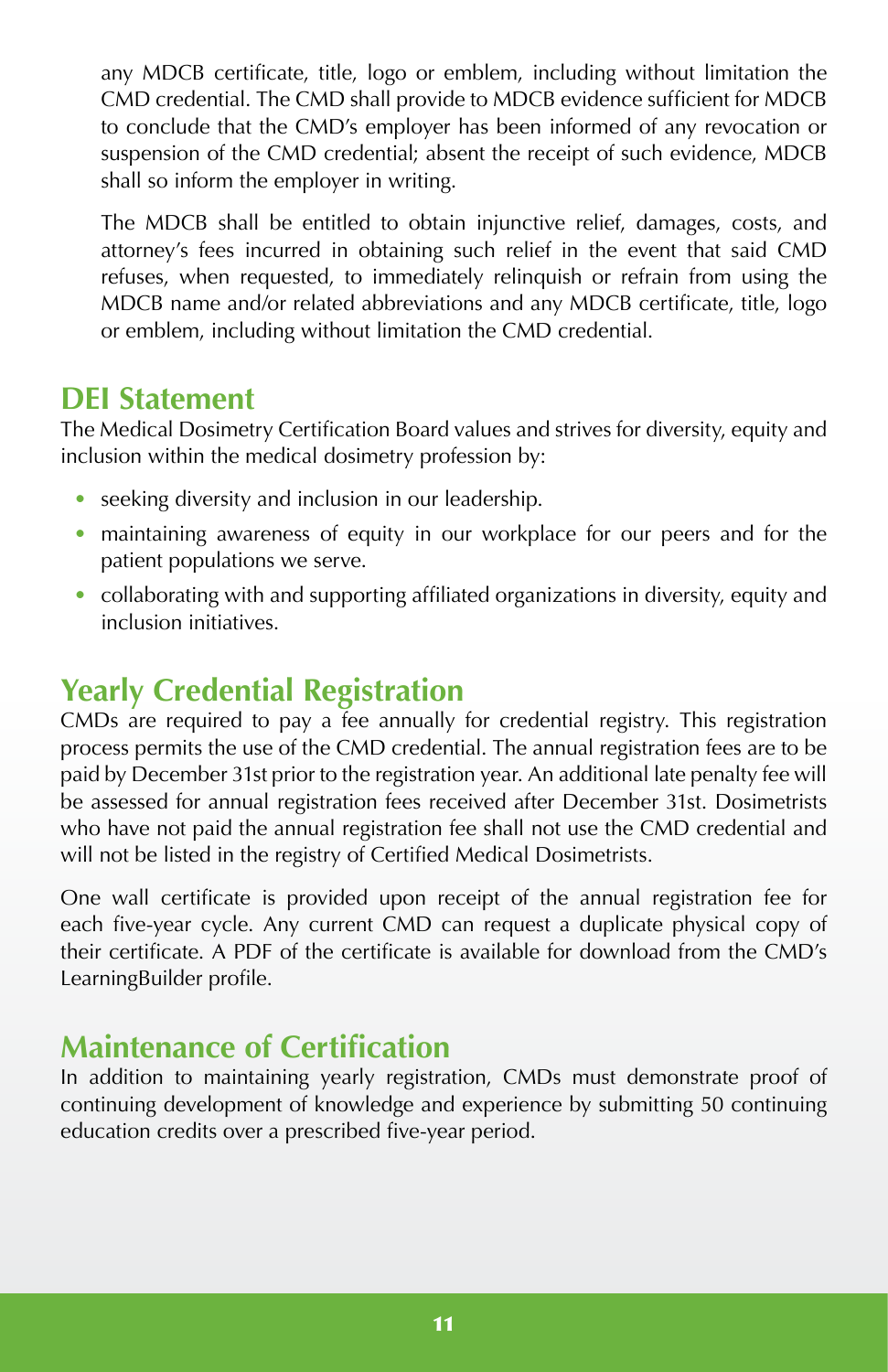# *Continuing Education* **PURPOSE**

The MDCB is responsible for establishing and managing credentialing and renewal processes for Certified Medical Dosimetrists. Credential renewal is granted to those CMDs who have demonstrated current cognitive capability in the field of Medical Dosimetry by appropriately documenting participation in continuing education activities.

#### **DEFINITION**

The MDCB defines continuing Medical Dosimetry education as activities that are planned, structured and related to the practice of Medical Dosimetry. *The Scope of Practice of a Medical Dosimetrist* as defined by the AAMD, establishes relevance to the practice of Medical Dosimetry. Each activity must be designed with clearly stated objectives and must be organized to impart information, which is representative of the depth outlined by activity objectives.

# *Activities Eligible for Continuing Education Credit*

**Academic Courses:** Courses taken for transferable academic credit are eligible for continuing education credits provided they are relevant to the professional development of the CMD. A passing grade in a pass/fail system or a grade of C or better in an approved course will receive credit.

The Maintenance of Certification Committee has right of final approval on courses submitted.

**Applications Training Courses:** Pre-approved dosimetry-related equipment applications training courses are eligible for credit.

**Certification Exam:** The certification exam is a continuing education option that may be taken any time within the five-year cycle. Credits are not awarded for initial successful completion of the exam.

**Courses, Lectures, Seminars, Self-Study or Webinars** relevant to the practice of Medical Dosimetry are acceptable for continuing education credit when preapproved by the MDCB. *Medical Dosimetry review courses will not be approved for continuing education credits.*

**Directed Readings:** Credits may be obtained for completion of Directed Readings for articles which are pre-approved by the MDCB.

**Journal Authors:** Authors may earn MDCB continuing education credit through a published article in a peer-reviewed scholarly journal that meets the definition of a journal as outlined by the National Library of Medicine's journal selection criteria for Index Medicus/Medline.

**Journal Editors and Reviewers:** Credits are awarded for each completed article.

**Speakers:** Formal presentations related to the practice of Medical Dosimetry or scientific research given in the form of lectures are eligible for continuing education credit. Activities must be approved and credit assigned prior to the presentation.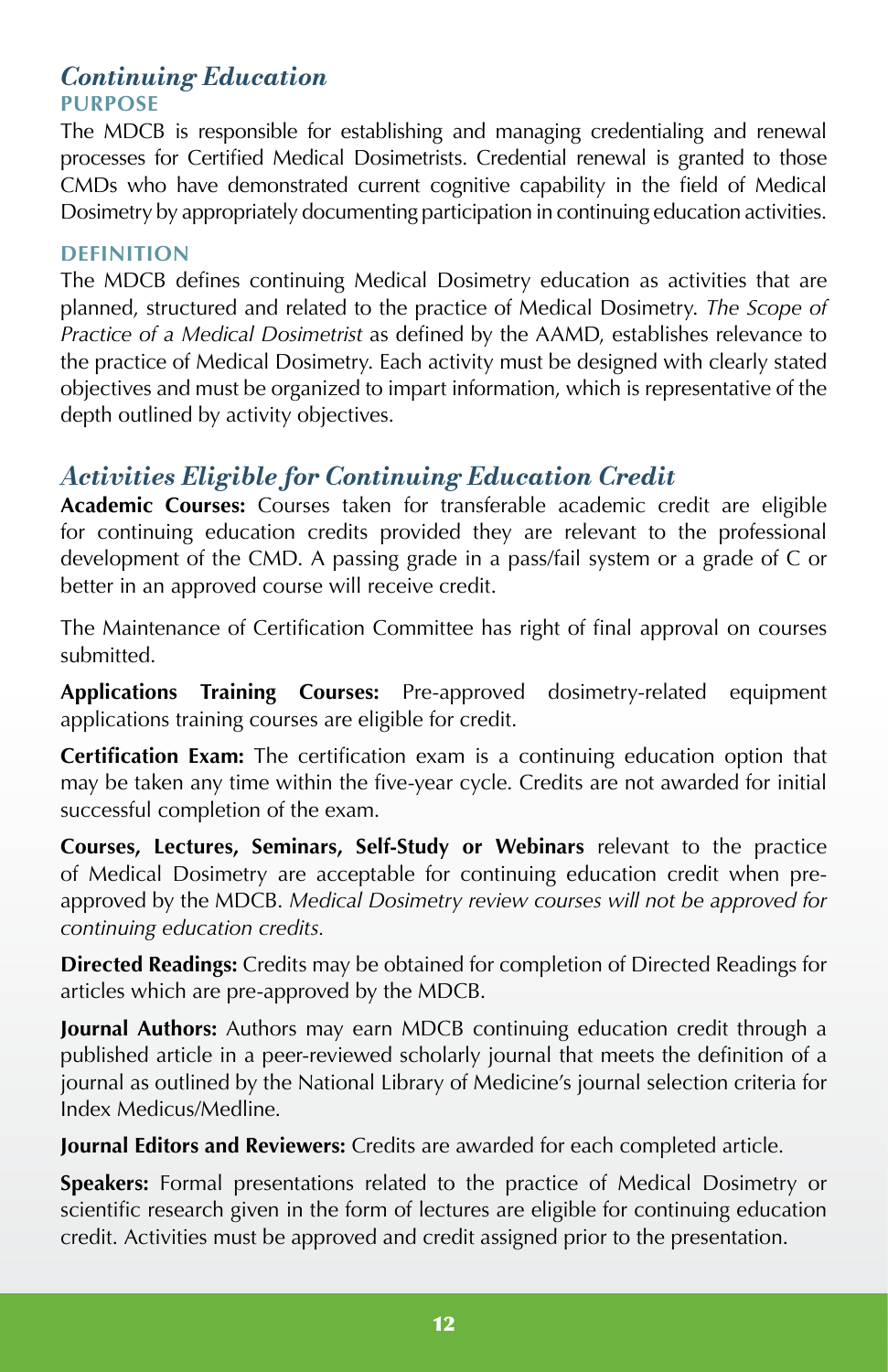# <span id="page-16-0"></span>*Credit Assignment*

The following table provides a summary of the credits assigned to specific categories of continuing education activities. For more detailed information, please refer to the previous section.

| <b>CATEGORY</b>                                   | <b>CREDIT ASSIGNMENT*</b>                                                                                                                                                                                                                                                                                                                                                                                        |  |  |
|---------------------------------------------------|------------------------------------------------------------------------------------------------------------------------------------------------------------------------------------------------------------------------------------------------------------------------------------------------------------------------------------------------------------------------------------------------------------------|--|--|
| <b>Academic College</b><br><b>Courses</b>         | One CEU will be awarded for each course credit hour<br>with a maximum of 15 continuing education credits per<br>5-year cycle.                                                                                                                                                                                                                                                                                    |  |  |
| <b>Applications Training</b><br><b>Courses</b>    | Credit given for didactic lecture, demonstration and<br>hands-on practice. A maximum of 16 continuing<br>education credits will be accepted for applications<br>training courses per five-year cycle. No more than eight<br>(8) CE credits per day will be approved. No activities will<br>be approved for presentations that represent a CMD's<br>primary role.                                                 |  |  |
| <b>Certification Exam</b>                         | 50 credits                                                                                                                                                                                                                                                                                                                                                                                                       |  |  |
| Courses, Lectures,<br><b>Seminars or Webinars</b> | $<$ 15 minutes:<br>0 credit<br>15-29 minutes:<br>.25 credit<br>30-49 minutes:<br>.5 credit<br>$50-74$ minutes:<br>1.0 credit<br>1.25 credits<br>75-89 minutes:<br>1.5 credits<br>$90-104$ minutes:<br>1.75 credits<br>105-119 minutes:<br>Credit assessed will be based on<br>$>120$ minutes:<br>1 CE per 60 minutes and rounded<br>down to the nearest 1/4 hour for any<br>CE equal to or less than .25 credit. |  |  |
| <b>Directed Readings</b>                          | Credits are awarded for MDCB-approved journal<br>readings.                                                                                                                                                                                                                                                                                                                                                       |  |  |
| <b>Journal Authors</b>                            | • 10 credits for primary author.<br>• 5 credits for secondary author.<br>• 3 credits for third author.<br>• 1 for fourth and all other authors.                                                                                                                                                                                                                                                                  |  |  |
| <b>Journal Editors/Reviewers</b>                  | 2.5 CEs will be awarded for each article with a completed<br>review status.                                                                                                                                                                                                                                                                                                                                      |  |  |
| Self-Study                                        | A maximum of 10 CEUs will be accepted for self-study<br>activities in any five-year cycle.                                                                                                                                                                                                                                                                                                                       |  |  |
| <b>Speakers</b>                                   | Presenters will be awarded credit equal to two times the<br>credit approved for attendees.                                                                                                                                                                                                                                                                                                                       |  |  |

*\*All MDCB-approved CEU are approved for ARRT Category A credits.*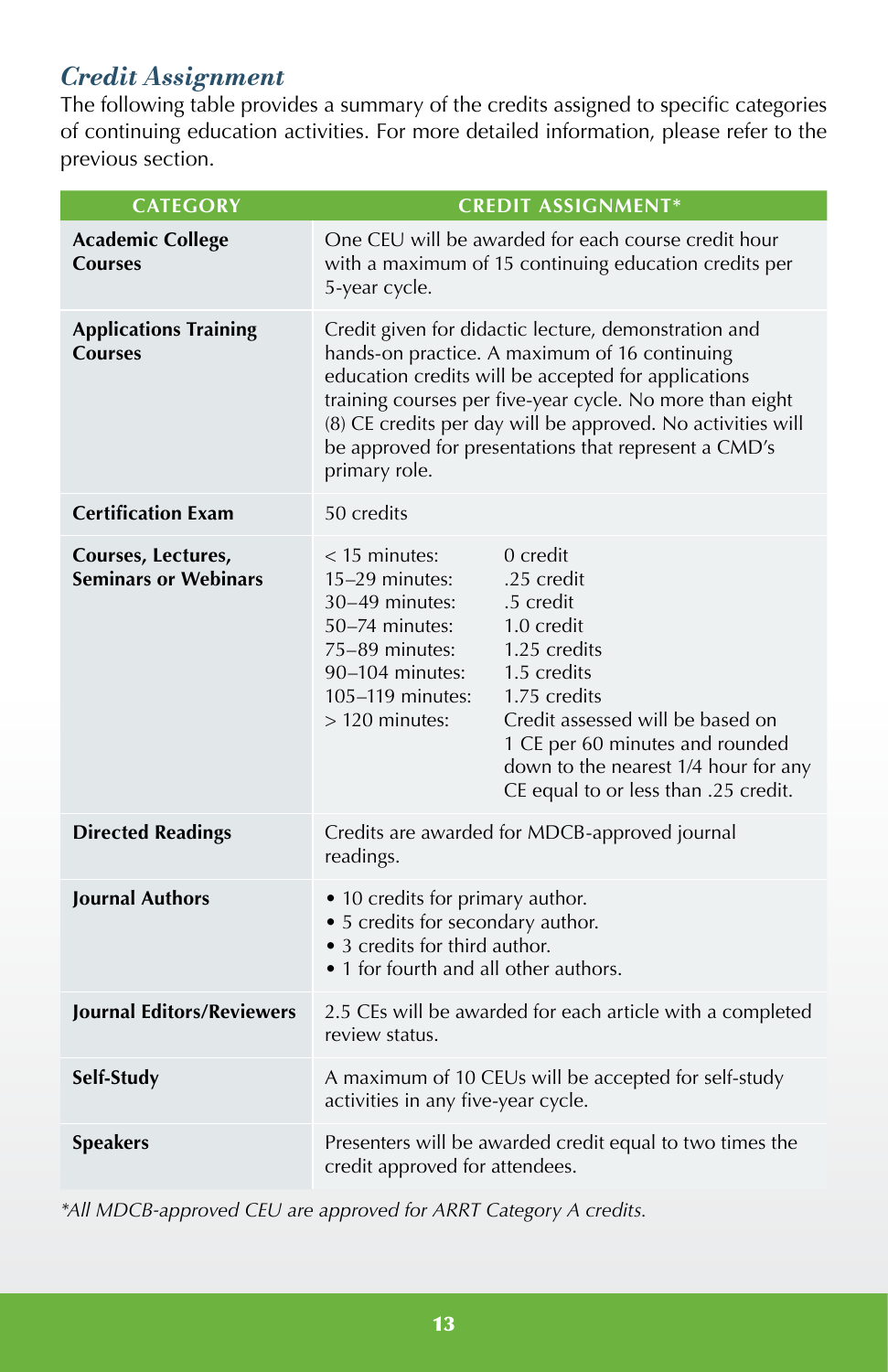**Examples of Ineligible Continuing Education Activities:** Examples of educational activities that do not conform to the MDCB definition of continuing Medical Dosimetry education and will not be considered for approval are:

- 1. Attendance at departmental meetings, chart rounds, tumor boards and grand rounds.
- 2. Business sessions of meetings sponsored by professional societies.
- 3. 'Site visits' at hospitals, clinics, and other institutions.
- 4. Equipment demonstrations and exhibits.
- 5. Educational sessions not directly related to the practice of Medical Dosimetry.
- 6. Activities conducted for professional societies which are non-educational in nature. Examples include serving in positions such as elected officer, board member, committee member, chairperson, or ad hoc participant.
- 7. Activities that have no mechanism for learning outcome measurements, such as reading professional journal articles that do not contain a post-test, or posters and exhibits.

## **CRITERIA FOR CONTINUING EDUCATION FOR THE CERTIFIED MEDICAL DOSIMETRIST**

Continued education offerings should reflect the educational needs for the Certified Medical Dosimetrist to maintain the status of CMD after registering each year and completing 50 CEUs in each five-year cycle.

Courses, Lectures, Seminars/Workshops, Self-Study, Webinars, vendor-supported activities/applications and offerings from other professional organizations (AAMD, AAPM, ASRT, ASTRO) that integrate with the MDCB that will expand, enhance the knowledge base and increase the skill level are available for credit if a Request for Evaluation has been reviewed/approved with a CEU value assigned.

Examples of subjects that relate to the medical dosimetrist which were required as part of formal education and are now more advanced than those required for precredentialing may include but are not limited to:

- Advanced Computer Science
- Advanced Treatment Planning
- Brachytherapy
- Dose Calculation Methods
- Education & Research
- Imaging Acquisitions & Registration
- Interpersonal and Interaction Skills for Personnel
- Legal Aspects
- Management & Billing Issues
- Other Imaging (Nuclear Medicine, CT, MRI)
- Other Modes of Therapy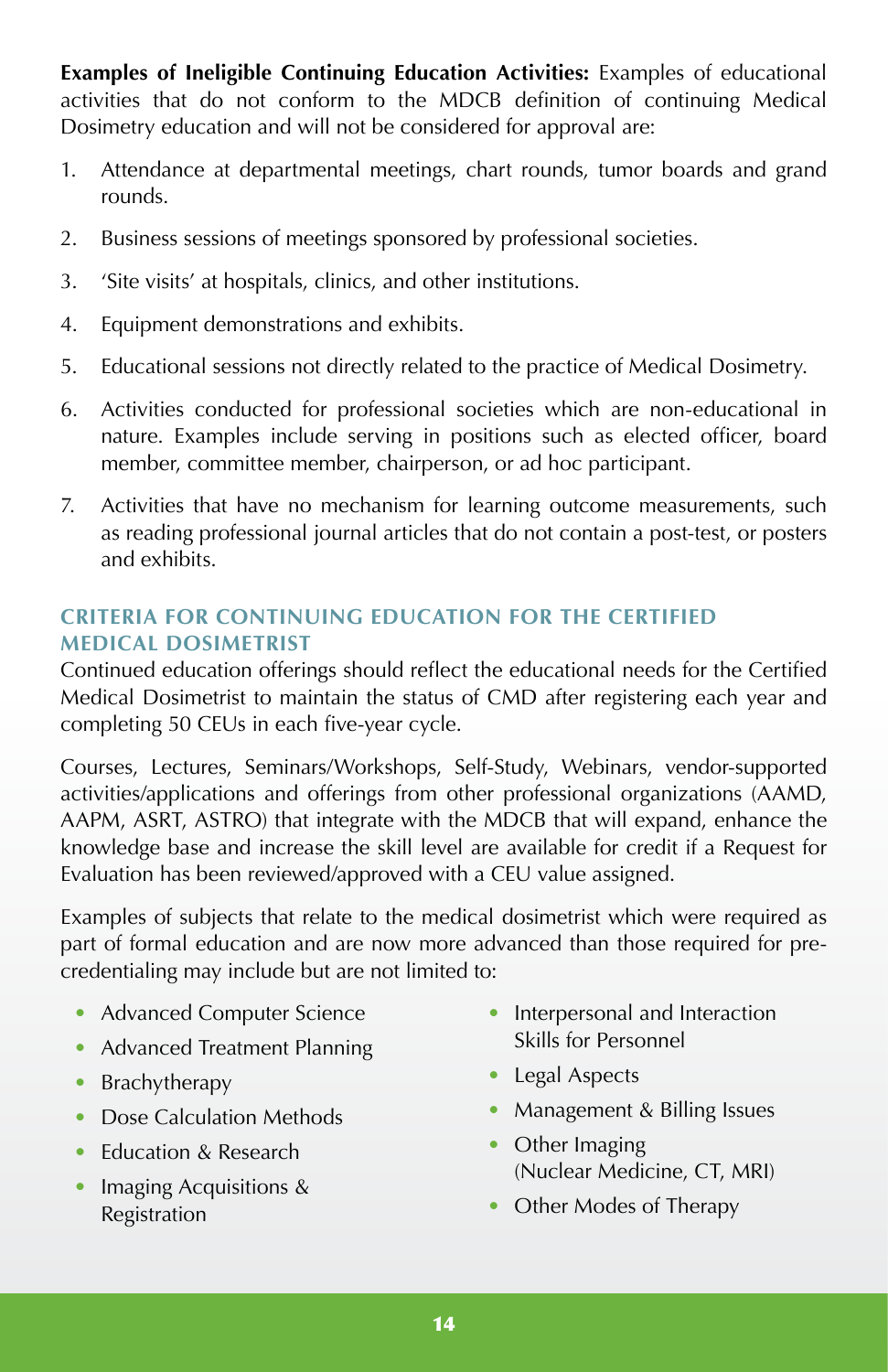- Personal Health & Mental Care
- Physics
- Professional Responsibilities
- Quality Assurance
- Radiation Protection
- Simulation/Acquisition With Processing of Patient Data
- Teaching & Learning Process

# **REPORTING CREDIT TO MDCB**

- 1. All continuing education activities must be pre-approved by the MDCB.
- 2. Credit will be recorded by updating transcripts in the CE Center. CMDs must maintain all certificates of attendance, grade transcript or other proof of completion of approved activities provided by the activity sponsor for five (5) years. MDCB will audit throughout the year.
- 3. Documentation of credits should be updated in the year earned. Credits earned in excess of 50 during any one cycle cannot be applied to a subsequent cycle.
- 4. At the end of five (5) years the CMD must prove completion of 50 MDCB approved/accepted continuing education credits to remain actively credentialed.

# <span id="page-18-0"></span>*How to Update Your Transcript/Learning Plan*

The CE Center for verification of courses on your learning plan (transcript) is located at [mdcb.learningbuilder.com.](https://mdcb.learningbuilder.com) If you are using Internet Explorer to access the CE Center, version 7 or greater is required. A complete set of instructions for updating your learning plan can be found on the "Reporting Credits" page of the "Continuing Education" section of the MDCB website.

# <span id="page-18-1"></span>*Audit Policy*

Audits will be conducted continuously throughout the year. All documentation provided will be reviewed for accuracy. Following the audit, email notification will be provided regarding the status of the CMD's learning plan and any additional documentation that is required.

CMDs are required to upload proof of attendance at the time of submission of the CE credit. The proof of attendance will be verified before credit is granted.

Audits will be conducted on the following schedule:

- **Year 5 of Cycle:** Continuous review throughout the year.
- **Year 4 of Cycle:** January, April, July and October.
- **Year 3 of Cycle:** February, May, August and November.
- **Year 2 of Cycle:** March, June, September and December.
- **Year 1 of Cycle:** March, June, September and December.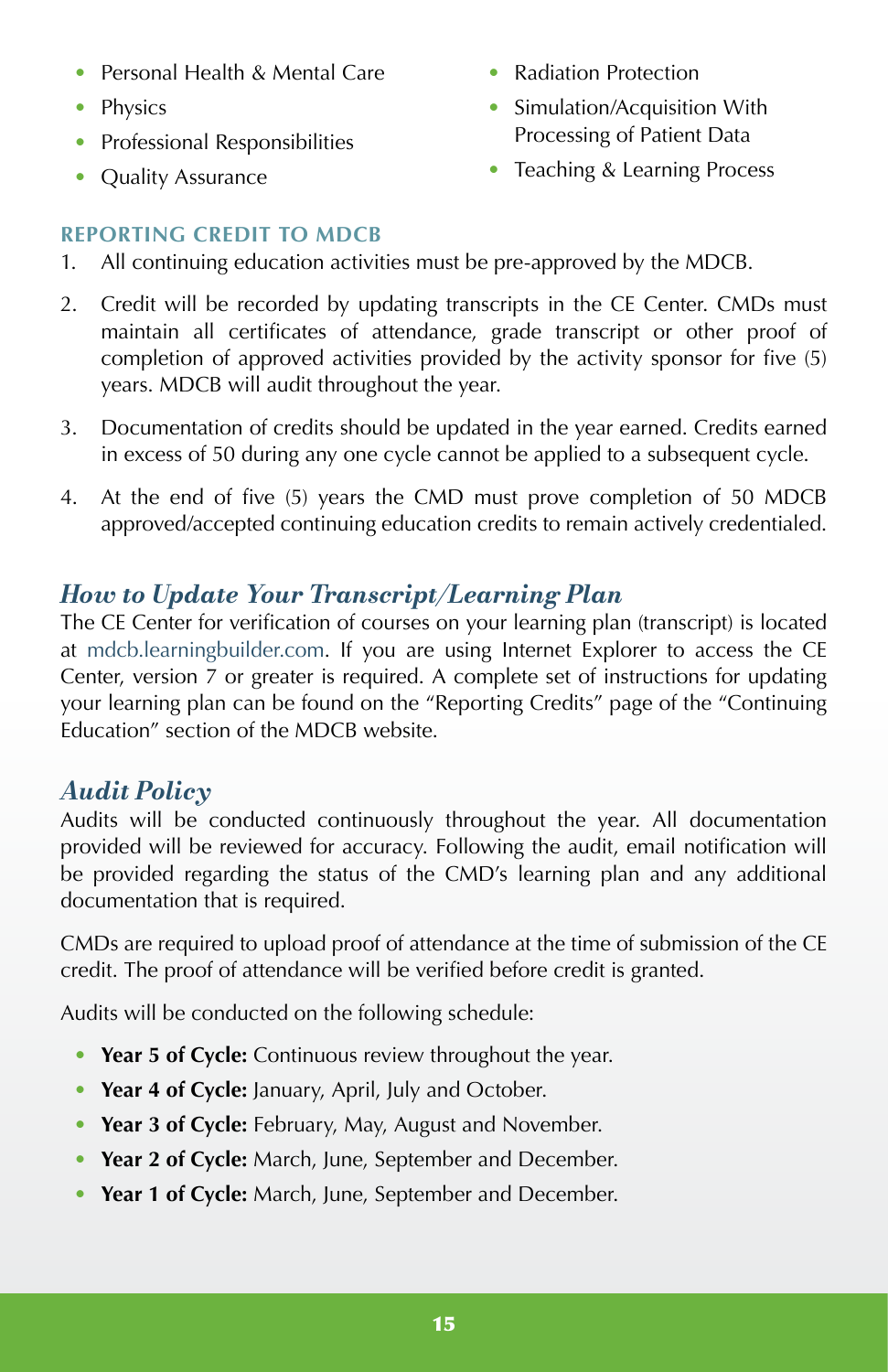# <span id="page-19-0"></span>**Temporarily Disabled CMD Policy**

- 1. Certified Medical Dosimetrists who are temporarily disabled and therefore unable to be employed as a medical dosimetrist or to complete required continuing education (CE) to maintain CMD status may apply for temporarily disabled status in writing addressed to the MDCB President accompanied by the appeals form posted at [mdcb.org](https://mdcb.org).
- 2. Verification of disabled status by a licensed physician must be provided.
- 3. The CMD will be required to sign an agreement not to engage to any extent whatsoever in the provision of Medical Dosimetry services during the disabled status period.
- 4. During the period of disabled status, the CMD must continue to maintain the CMD credential fee.
- 5. If, during the disabled status period, the CMD is unable to complete the 5-year/50 credits requirement, an extension of time to complete the requirement shall be provided. The length of any such extension of time shall be at the discretion of the MDCB Board of Directors. Any extension of time due to temporary disability shall not impact the CMD's next 5-year period for completion of an additional 50 CE credits.
- 6. Verification by a licensed physician of ability to return to employment will be required.
- 7. Temporarily disabled CMDs who are granted extensions under this policy but who fail to complete the CE requirement by the extension date shall have their certification revoked and will be required to retake and pass the CMD certification examination and meet all other eligibility requirements in order to regain CMD status.

# **Retirement Policy**

CMDs who elect to retire the credential, should advise the MDCB via email to the MDCB general email address, of their decision to retire. No annual fee will need to be submitted following retirement. However, once retired, practitioners will not be considered active CMDs or be able to use the CMD credential. The only way to reinstate the CMD credential is to pass the CMD exam.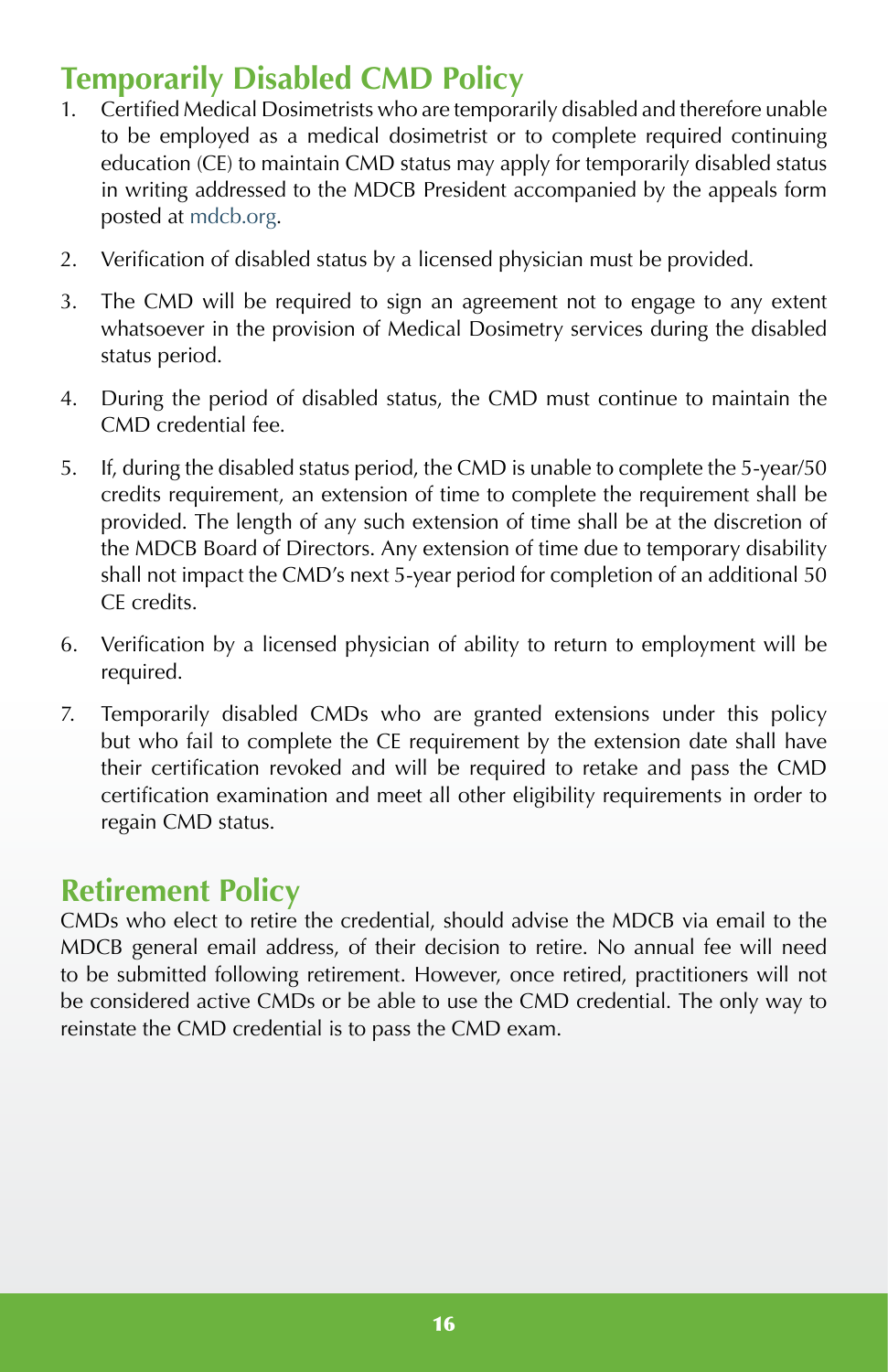# <span id="page-20-0"></span>**Lapsed Credential for Non-Payment of Fee Policy**

Certification renewal fees must be submitted by December 31 of each calendar year. Renewal fees submitted after December 31 will be subject to a \$50 late fee. Failure to submit the renewal and penalty fees by February 1 of any calendar year will result in loss of the CMD credential. A CMD whose credential has lapsed can apply for reinstatement in writing to the MOC Chair by completing the appeals form posted on the MDCB website. CMDs will be considered for reinstatement based on the following criteria:

| <b>PERIOD OF LAPSE</b>   | <b>FEE</b>                                                                                      | <b>REQUIRED DOCUMENTATION</b>                                                                                                                                                                          |
|--------------------------|-------------------------------------------------------------------------------------------------|--------------------------------------------------------------------------------------------------------------------------------------------------------------------------------------------------------|
| January 1 to 31          | <b>Annual Certification</b><br>Renewal Fee +<br>late fee $(\$50)$                               | None                                                                                                                                                                                                   |
| February 1 to<br>June 30 | <b>Annual Certification</b><br>Renewal Fee +<br>late fee $(\$50$ +<br>reinstatement fee (\$250) | • Completed Appeals Form<br>• Evidence of ten (10) CE credits<br>for each completed year of the<br>current CE cycle by June 1st<br>following the last cycle year<br>• Ten (10) new additional credits* |
| July 1                   | Recertify by exam                                                                               | • MDCB # and year of previous<br>certification<br>• Evidence of ten (10) CE credits<br>for each completed year of the<br>current CE cycle<br>• Ten (10) new additional credits*                        |

*\*Any additional continuing education credits submitted during the payment lapsed period will not count toward the CE cycle minimum.* 

Decisions made by the MOC Chair may be appealed, in writing, to the MDCB Board of Directors c/o the President. Decisions of the MDCB Board of Directors are final.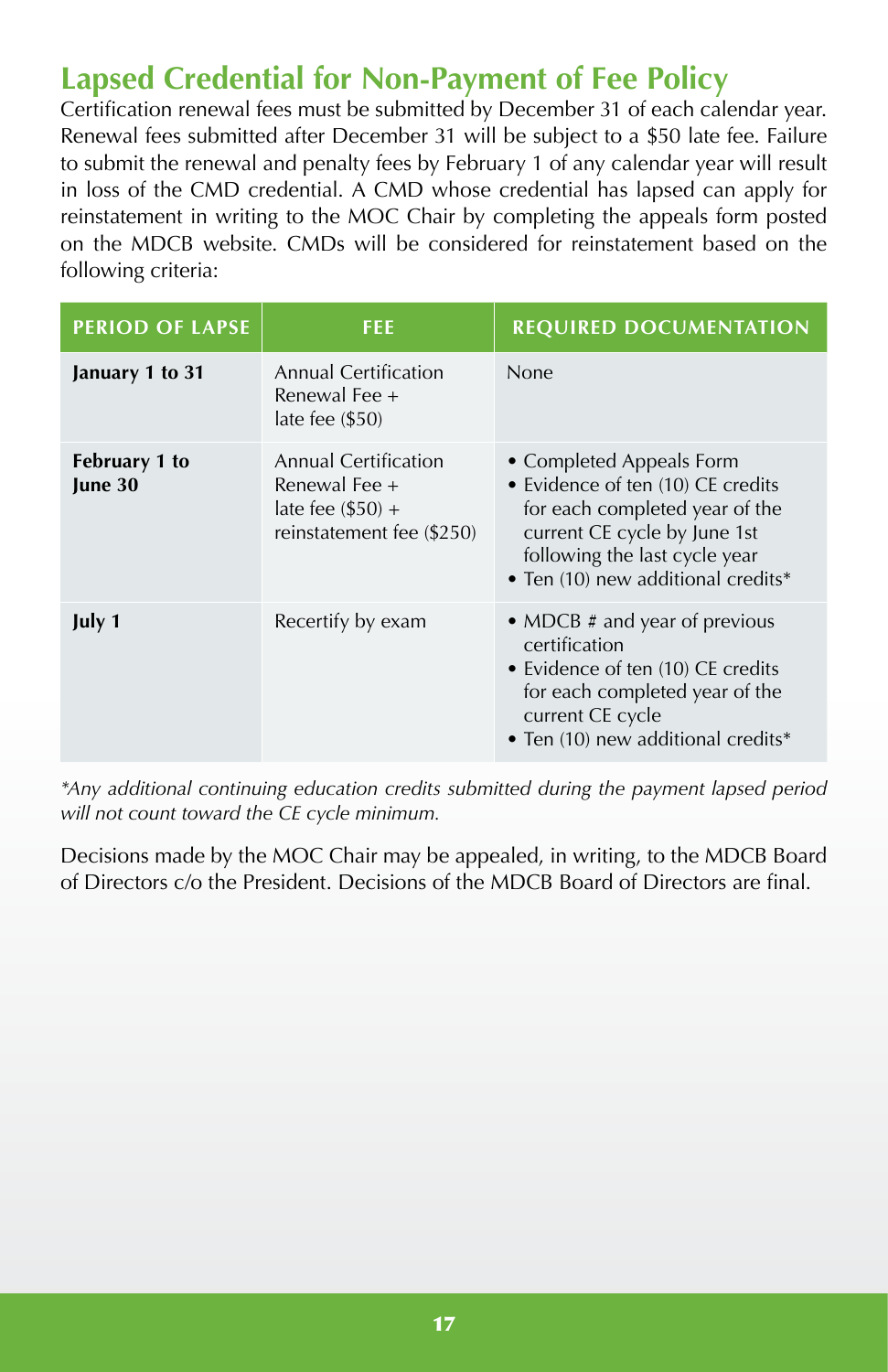# <span id="page-21-0"></span>**Lapsed Credential for CE Non-Compliance Policy**

Along with being registered each year, every five years, a CMD must show proof of continuing knowledge and skills by documenting 50 continuing education credits. Any CMD who is not compliant with all continuing education credits by the end of the CE cycle will be reinstated based on the following criteria:

| <b>PERIOD OF LAPSE</b>   | <b>FEE</b>                                                                                      | <b>REQUIRED DOCUMENTATION</b>                                                                                                                                                                          |
|--------------------------|-------------------------------------------------------------------------------------------------|--------------------------------------------------------------------------------------------------------------------------------------------------------------------------------------------------------|
| January 1 to 31          | <b>Annual Certification</b><br>Renewal Fee +<br>late fee $(\$50)$                               | None                                                                                                                                                                                                   |
| February 1 to<br>June 30 | <b>Annual Certification</b><br>Renewal Fee +<br>late fee $(\$50$ +<br>reinstatement fee (\$250) | • Completed Appeals Form<br>• Evidence of ten (10) CE credits<br>for each completed year of the<br>current CE cycle by June 1st<br>following the last cycle year<br>• Ten (10) new additional credits* |
| July 1                   | Recertify by exam                                                                               | • MDCB # and year of previous<br>certification<br>• Evidence of ten (10) CE credits<br>for each completed year of the<br>current CE cycle<br>· Ten (10) new additional credits*                        |

# <span id="page-21-1"></span>**CMD Verification**

Institutions or individuals wishing to verify a CMD's credential can confirm CMD status by searching the CMD Verification function at [mdcb.learningbuilder.com](https://mdcb.learningbuilder.com).

<span id="page-21-2"></span>

# **1. What is my responsibility as a CMD?**

**A:** As a recognized member of the health-care field providing critical care to individuals facing life-threatening illnesses, it is the sole responsibility of each Certified Medical Dosimetrist to adhere to the MDCB Ethical Standards, renew their credential annually by December 31 of each calendar year, earn and document 50 continuing education credits in each five-year cycle and make necessary updates to personal contact information in the CE Center. Renewal fees submitted after December 31 will be subject to a \$50 late fee. Failure to submit the renewal and penalty fees by February 1 of any calendar year will result in loss of the CMD credential. A CMD whose credential has lapsed can apply for reinstatement.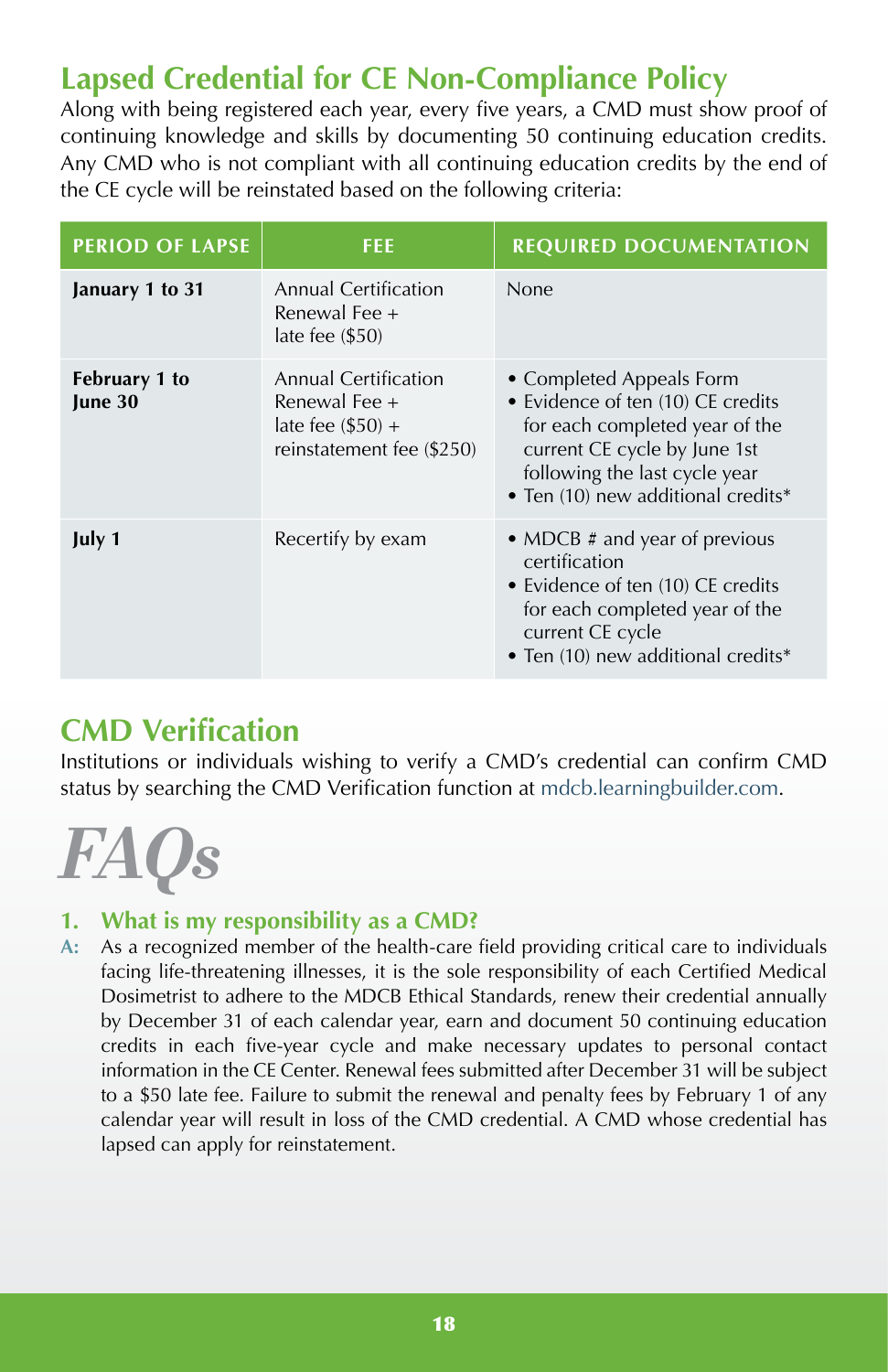- **2. Who do I contact if I have questions about my learning plan or questions about requests for evaluation?**
- **A:** If you require technical support, please contact [learningbuilder@heuristics.net.](mailto:learningbuilder%40heuristics.net?subject=) If you have administrative questions, please contact the MDCB at [info@mdcb.org](mailto:info%40mdcb.org?subject=).

## **3. How can I find out if a course has been approved for credit? If so, how many credits is it worth?**

**A:** The CE Center at [mdcb.learningbuilder.com](https://mdcb.learningbuilder.com) provides listings of currently approved courses and how many credits each course is worth. If a course you are looking for is not on the list, the activity did not meet the MDCB requirements for approval or approval was not requested by the provider and is not available for CE credits.

#### **4. How many credits do I have?**

**A:** You can determine how many credits you have and need to complete your five-year cycle by viewing your Learning Plan. A current Learning Plan for each active CMD is maintained in the CE Center and includes information regarding how many credits you have, how many you need to complete and by what date the credits must be completed. The "Units Accepted" for each type of activity and the "Units Added" for each type of activity are indicated at the top of each section of your Learning Plan. Please keep in mind you need to accrue 50 CE credits in five (5) years to maintain your Medical Dosimetry Certification.

#### **5. How can I update my Learning Plan?**

**A:** You can update your Learning Plan by logging in to your personal record at [mdcb.learningbuilder.com](https://mdcb.learningbuilder.com) and clicking on "My Learning Plan." To add activities click on the blue "Add Activity" button to guide you through the process of adding courses. If you have multiple documents for one activity, please merge your documents into one comprehensive document for upload. If you have questions about how to upload an activity to your learning plan, while you are in the process, click on "show more instructions."

#### **6. Can I get credit for academic courses I have completed?**

**A:** You can submit a request for assessment of your college level courses on your learning plan by clicking on the blue "add activity" button and selecting the "Personal Activity Credit Request" and following the instructions. Illustrated instructions can be found on the "Reporting Credits" page of the "Continuing Education" section of the MDCB website. Requests for credit for speaker presentations, published journal articles or journal editing or reviewing can be requested in the same way.

#### **7. Where can I find instructions for updating my learning plan?**

**A:** Complete and illustrated instructions for updating your learning plan can be found on the "Reporting Credits" page of the "Continuing Education" section of the MDCB website.

## **8. I am searching for an MDCB activity but cannot find it. What can I do?**

**A:** The best way to search for an activity is to use only one search field. If you are sure of the MDCB-approved course number you can enter it into the "Course Number" field and click on the "Search" button. If you are not certain of the course number, to conduct your search use the "Keyword" field and type in a partial activity title.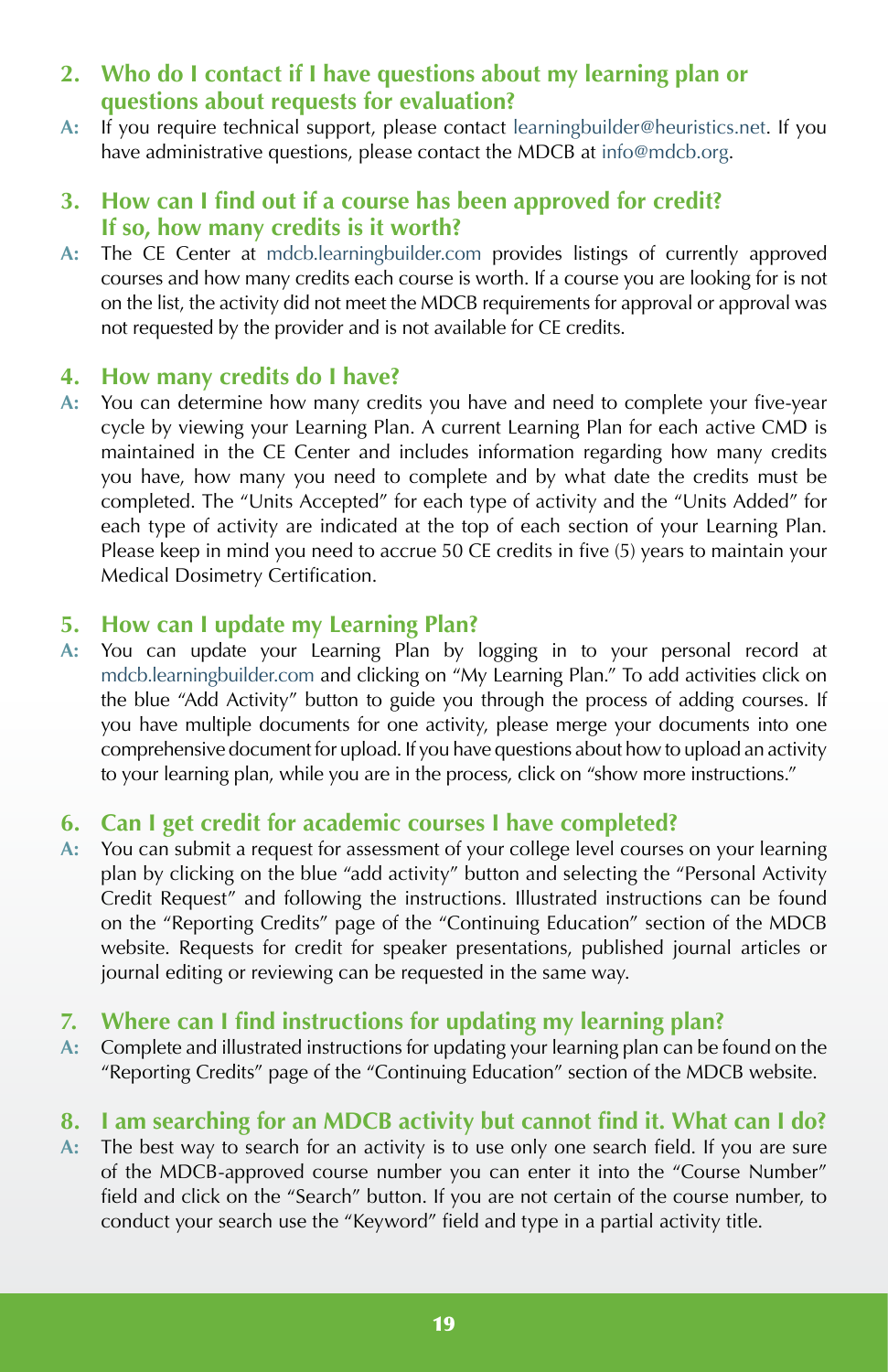# **9. What do I do if I have been audited?**

**A:** The MDCB continuously audits CMD learning plans. A learning plan review schedule is posted on the MDCB website. Once your learning plan has been audited you will receive an email that advises you of your status. When you receive the audit message, check your learning plan to determine what activities may need further documentation.

#### **10. I have updated my learning plan, but the activity indicates it is still in "staff review." Is this a problem?**

**A:** CMD's learning plans are under continuous review based on the posted audit schedule. Once your learning plan has been reviewed, you will receive an audit notification.

## **11. How do I know the reason an activity has been rejected?**

**A:** To determine the reason an activity has been rejected or received 0 credit, click on the "list" icon next to the activity to read the rejection message.

## **12. I forgot my Login and/or Password.**

**A:** Your login is the email address the MDCB has on file for you or your MDCB number. To retrieve your password, enter the CE Center and click on the link "Forgot Your Password?" and follow the instructions. You will be prompted to provide your e-mail address for password reset instructions to be forwarded to you. If you are requesting a password reset to a "Hotmail" or "Yahoo" account and it appears that you do not receive your reset information, please check your junk or spam filter folders. If you no longer have access to the email address on file with the MDCB, please contact [info@mdcb.org.](mailto:info%40mdcb.org?subject=)

#### **13. Are my MDCB CMD credits applicable for ARRT CE credits?**

**A:** Yes, beginning in 2008, MDCB was approved as an ARRT RCEEM (Recognized Continuing Education Evaluation Mechanism) and all MDCB-approved credits can be submitted for ARRT Category A credits. Although ARRT accepts credits approved by other RCEEM member entities, they do require that documentation for the approved credits come from the original CE provider.

#### **14. My contact information has changed, how do I update my information?**

**A:** In the "My Account" section of the CE Center you can update the contact information on your personal profile by editing the fields on the left-hand side of the page. To ensure approval of activities on your learning plan, if your name has changed, documentation must be submitted to the MDCB office at [info@mdcb.org.](mailto:info%40mdcb.org?subject=)

# **15. How can I provide proof of my CMD credential to my current or prospective employer?**

**A:** Any institution can download a letter of verification from [mdcb.learningbuilder.com](https://mdcb.learningbuilder.com) by clicking on the link for "CMD Verification" and searching for the CMD's name. The system will create a letter of good standing for all CMDs who are current on their credits and renewal fees. The CMD verification letter will indicate your valid date through the latest year for which you have submitted your renewal fee. The letter will not indicate your cycle end date.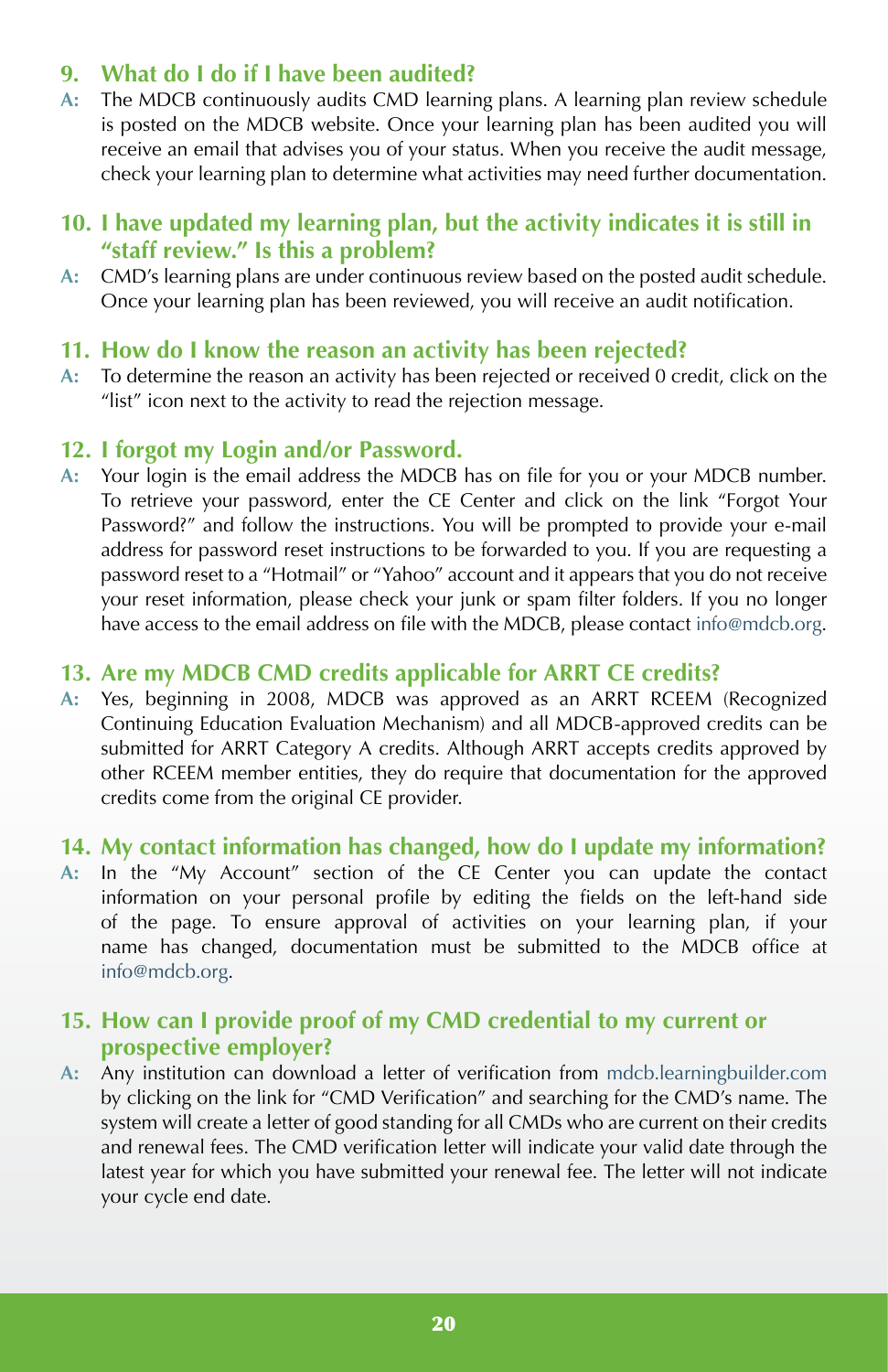# **16. How can my institution submit a "Request for Evaluation" (RFE) for MDCB credits?**

**A:** You must register as a provider to submit an RFE. This will allow you to enter your contact information once and have it associated with all of the activities you submit. Please visit [mdcb.learningbuilder.com](https://mdcb.learningbuilder.com) and click the orange "Register as a Provider" button at the left side of the page and follow the instructions provided.

If you already have a registered profile as a CMD, simply log in, click "My Account" at the top right corner, click the "Providers" link at the top left of the ensuing page, and then click "Add a Provider" at the far right. You will see a form for creating a new record for your affiliated institution. Be sure that your existing account has a work address with the country field filled in.

## **17. What should I do if I have questions about the status of a "Request for Evaluation (RFE)?"**

**A:** To check the status of your RFE, log in to your queue to determine if your activity has been approved or if additional action is required on your part.

#### **18. How can I determine my CMD number?**

- **A:** To determine your CMD number, log into the CE Center, [mdcb.learningbuilder.com.](https://mdcb.learningbuilder.com) Your CMD number will be indicated on your profile as "unique identifier."
- **19. How can I retrieve documentation for my learning plan to confirm my participation at ASTRO annual meetings?**
- **A:** To ensure that your credits from the ASTRO conference are loaded to your MDCB learning plan, be sure to register for the meeting as a dosimetrist and complete the evaluation by the deadline. Credits typically will upload to your learning plan approximately 30 days after the end of the conference.

#### **20. How can I retrieve documentation to confirm my participation in AAMD activities?**

**A:** Since 2011, the AAMD has been uploading completed activities to Learning Plan transcripts for CMDs. The updates take place nightly. Be sure your MDCB number is on file with the AAMD.

#### **21. How can I retrieve documentation for my learning plan to confirm my participation at AAPM meetings?**

**A:** To guarantee that credits from AAPM meetings are loaded to your learning plan, registrants must complete the AAPM online meeting evaluation. Registrants must indicate the type of credits needed and are prompted to enter a valid CMD number. Credits are typically uploaded a minimum of 30 days after the end of the meeting.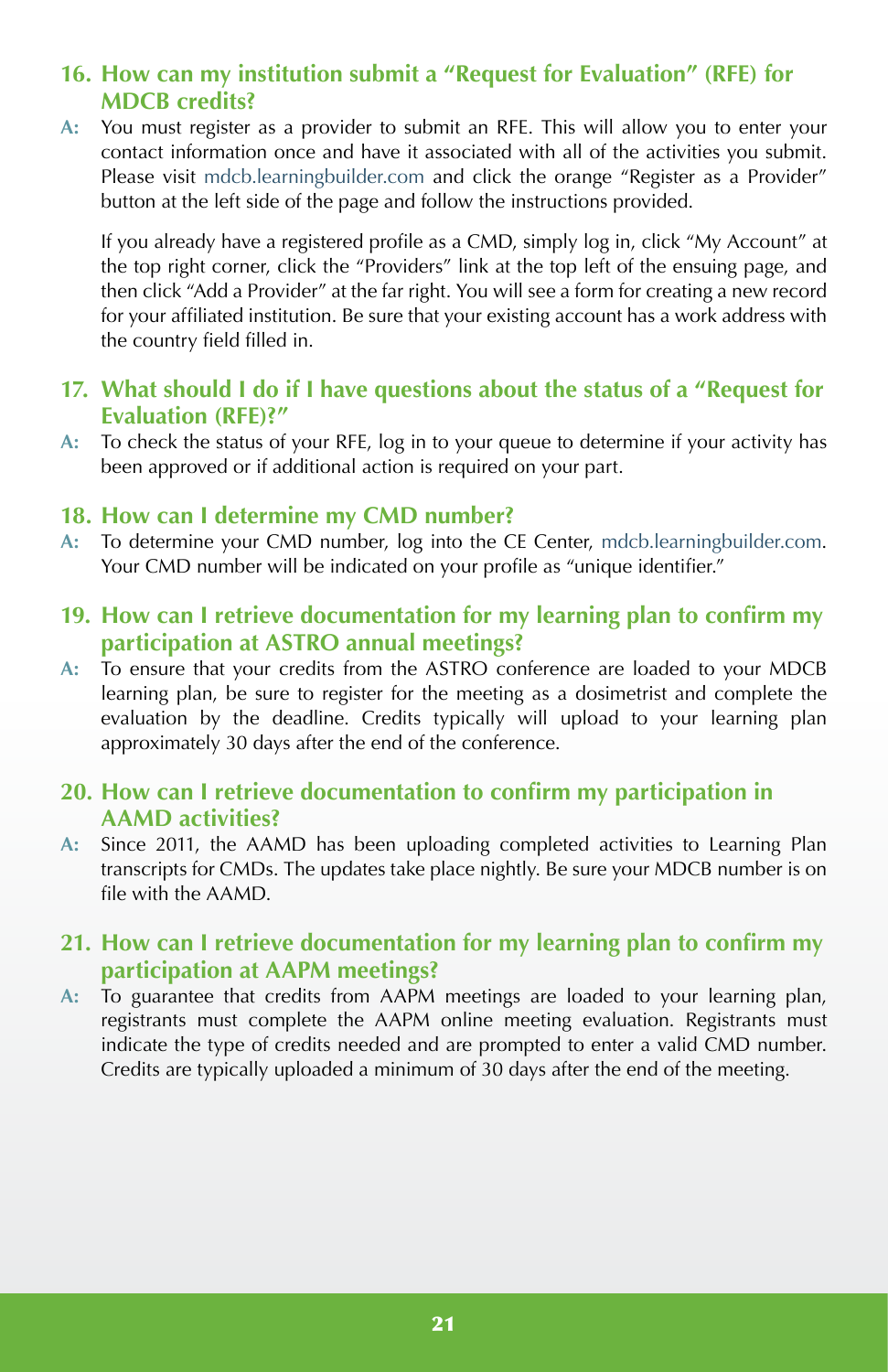# **22. How can I retrieve documentation for my learning plan to confirm my participation for ASRT activities?**

**A:** All MDCB-approved ASRT activities in which CMDs participate will be uploaded to learning plans as "Activity Accepted," providing the CMD has completed the following fields on their profiles: "DOB" and "ASRT number." Completed ASRT activities are uploaded to learning plans in the month following completion of the activity with no further action required by the CMD. The MDCB will not recognize for credit any activity that is duplicated across bienniums.

#### **23. I have more than 50 credits for my current cycle. Can I apply the additional credits to my next cycle?**

- A: Credits can only be applied to the cycle in which they are earned.
- **24. An activity submitted on my learning plan has not been approved. The orange button indicates "Confirm Attendance" or "Select Journal Article." What should I do to resubmit it?**
- **A:** Click on the icon to the right of the orange button to see the "Activity Rejection Reason" field to determine why the activity has not been approved. Delete the current documentation by clicking on the trash can icon to the right of the documentation you have uploaded. Upload documentation that fulfills the additional information request.

# **25. How can I print a copy of my Learning Builder transcript?**

**A:** To print a copy of your Learning Builder transcript, navigate to your learning plan and click the list icon next to "Complete Learning Plan" in the blue bar at the top of your learning plan web page. Next, select the "Summary" option and click either the "Printer Friendly" or "View Offline" links to extract a copy of completed activities.

# **26. I am at the end of my five-year cycle and have 50 credits. What should I do?**

**A:** If you meet the minimum 50 credit requirement and are in the final year of your current cycle, you can submit your learning plan for completion or continue to accumulate continuing education credits. To submit your learning plan for completion, click on the orange "Complete Learning Plan" button found at both the top and bottom of your learning plan. If your learning plan is audited and deemed complete, you will receive an email confirmation and your learning plan will be locked from adding additional CE credits. Your learning plan for the next 5-year cycle will also be locked until January 1st after the start of the new cycle. While you will not be able to update a learning plan with additional credits, you will be able to submit the credential renewal fee.

## **27. I recently passed the MDCB exam. When can I begin accumulating credits for my first 5-year cycle?**

**A:** Your first 5-year cycle will begin on January 1st in the year following the successful completion of the exam, providing the annual certification fee is submitted. You can begin adding courses to your transcript for any CE credits completed after January 1st.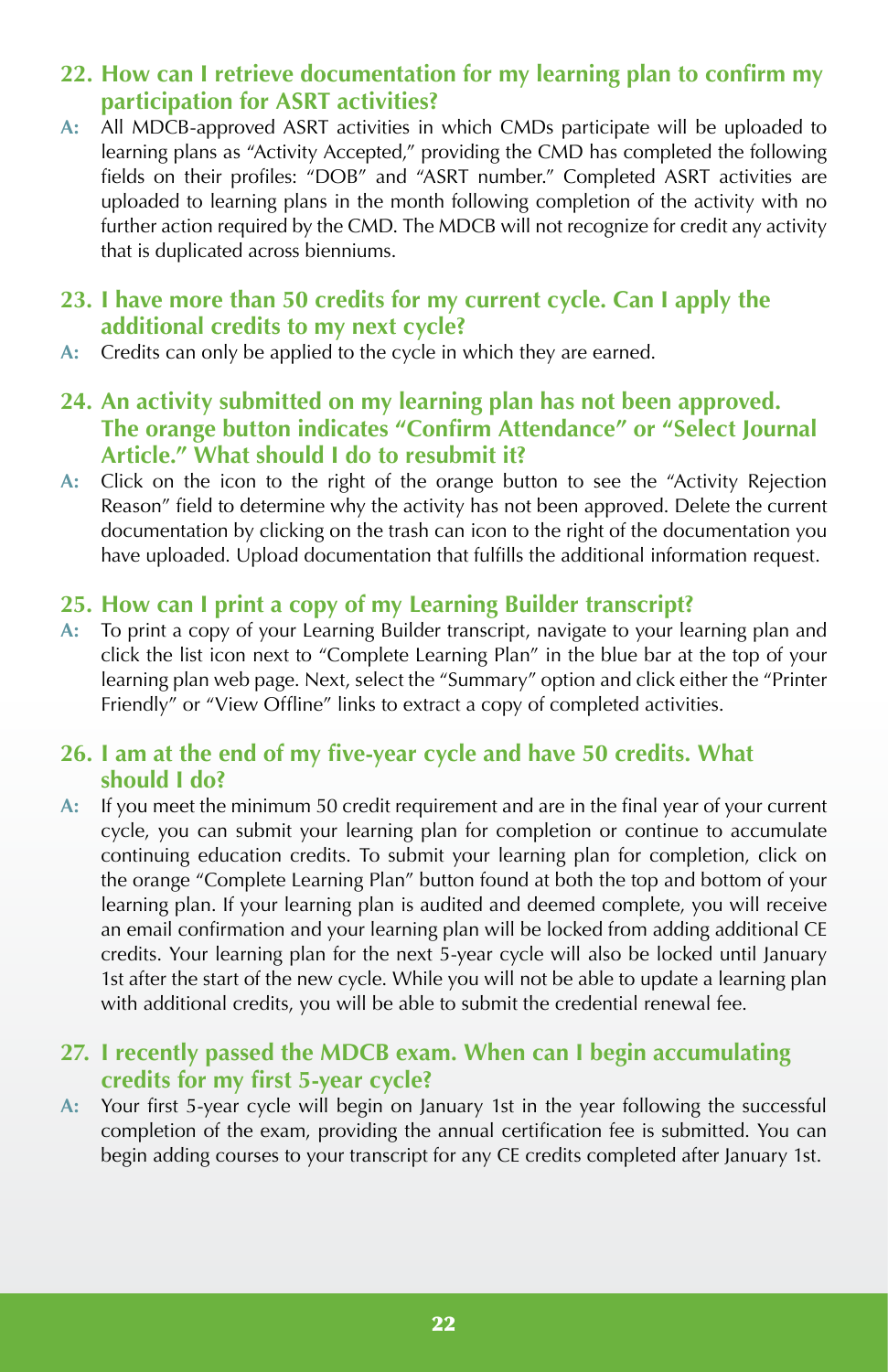# *MDCB Board of Directors 2021–2022*

#### **PRESIDENT**

**George Spencer Arnould, MS, CMD** *At-large Representative*

#### **PAST PRESIDENT**

**Michael Manteuffel, MS, RT(R)(T), CMD** *AAMD Representative*

#### **PRESIDENT ELECT**

**Christopher Amaloo, BSEE, CMD** *At-large Representative*

#### **SECRETARY**

**Allison McCarthy, BS, CMD** *At-large Representative*

#### **TREASURER**

**Ontida Apinorasethkul, MS, CMD** *At-large Representative*

#### **DIRECTORS**

**Pierre Beaunegre, BS, CMD** *At-large Representative*

**Karisa Glowinski, BS, RT(T), CMD** *At-large Representative*

**Destiny Jacobs, MS, CMD** *At-large Representative*

**Stephanie Olson, MS, RT(T), CMD** *At-large Representative*

**Akhil Tiwari, BS, CMD** *At-large Representative*

> **Neil Savage** *Public Member*

**Minsong Cao, PhD, DABR** *AAPM Liaison*

**Steven de Boer, MSc, FAAPM** *AAPM Liaison*

> **Blair Murphy, MD** *ACR Liaison*

**Daniel Song, MD** *ASTRO Liaison*

**Kristen Vu, MS, RT(T), CMD** *Ex-Officio JRCERT Liaison*